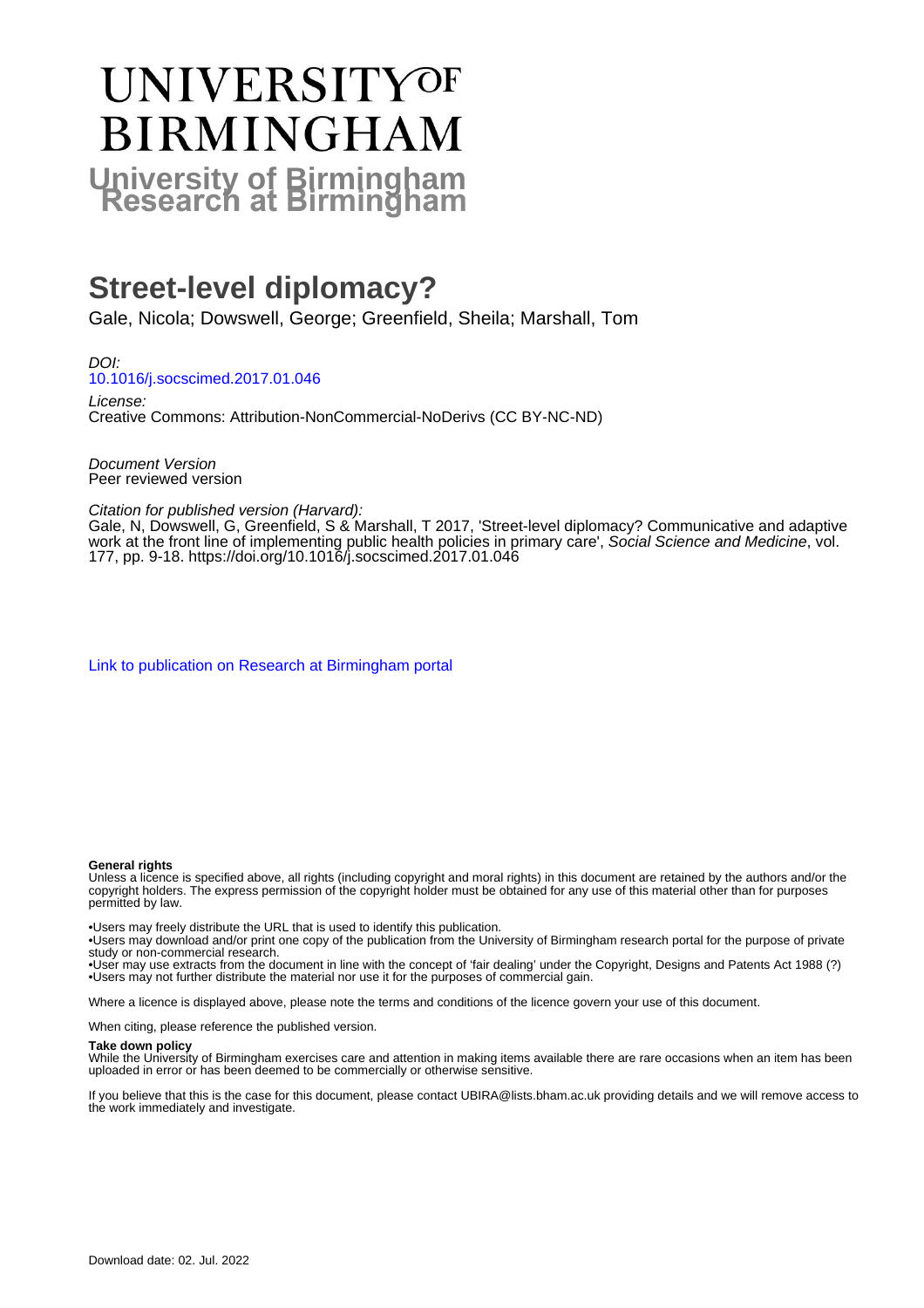# **Street-level diplomacy? Communicative and adaptive work at the front line of**

# **implementing public health policies in primary care**

# **Nicola Gale**\*, **George Dowswell˟, Sheila Greenfield˟ & Tom Marshall˟**

\* Corresponding Author: Health Services Management Centre, School of Social Policy, University of Birmingham, Park House, 40 Edgbaston Park Road, Birmingham, B15 2RT [n.gale@bham.ac.uk,](mailto:n.gale@bham.ac.uk) [n.k.gale@gmail.com;](mailto:n.k.gale@gmail.com) 0121 414 9089

**˟**Primary Care Clinical Sciences, Institute of Applied Health Research, University of Birmingham

### **Abstract**

Public services are increasingly operating through network governance, requiring those at all levels of the system to build collaborations and adapt their practice. Agent-focused implementation theories, such as 'street-level bureaucracy', tend to focus on decision-making and the potential of actors to subvert national policy at a local level. While it is acknowledged that network leaders need to be adaptable and to build trust, much less consideration has been given to the requirement for skills of 'diplomacy' needed by those at the front line of delivering public services. In this article, drawing on theoretical insights from international relations about the principles of 'multi-track diplomacy', we propose the concept of street level diplomacy, offer illustrative empirical evidence to support it in the context of the implementation of public health (preventative) policies within primary care (a traditionally responsive and curative service) in the English NHS and discuss the contribution and potential limitations of the new concept. The article draws on qualitative data from interviews conducted with those implementing case finding programmes for cardiovascular disease in the West Midlands. The importance of communication and adaptation in the everyday work of professionals, health workers and service managers emerged from the data. Using abductive reasoning, the theory of multi-track diplomacy was used to aid interpretation of the 'street-level' work that was being accomplished.

#### **Keywords**

Implementation; diplomacy; agency; prevention; policy; power; governance; work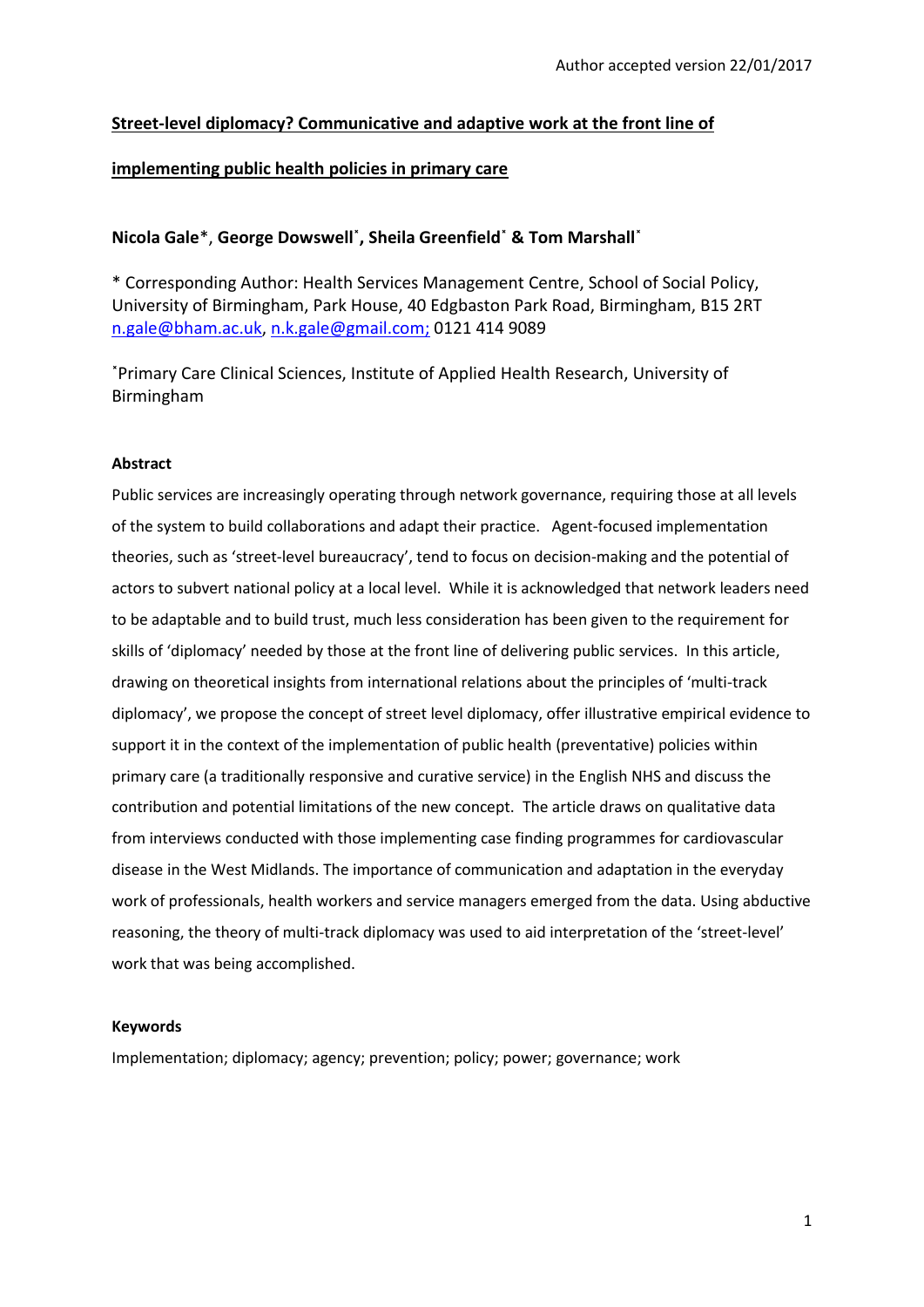#### **Introduction**

Primary care policy is shifting from traditional response-mode delivery to preventative healthcare and the more active management of long-term conditions. At the front line of much of this work are allied health, para-professionals and community health workers who, while having access to very little hard power are nonetheless required to negotiate persistent tensions at the interface of the primary care and public health agendas, as well as being (or even embodying) a bridge from healthcare professionals to the general practice community. Operating within the context of a health system that increasingly resembles a 'network' rather than a 'bureaucracy' (Rhodes 2007), we examine the everyday work of these people by examining their roles in relation to agency-based theories of implementation (Lipsky 1980, John 2013). We propose that a new concept of 'streetlevel diplomats', drawing on diplomatic theory from international relations, is a useful way to theorize the communicative and adaptive work that underpins the role.

## **Background**

The organisational structures of English primary care, contractual obligations and the nature of associated medical work have changed considerably over the last quarter century (Checkland 2004). Historically, GPs have always provided care in response to patients' requests but in England a key contractual change in 1990 tied some practice income to limited health promotion activities such as screening and immunisation services (Lewis and Gillam 2002) and further changes in 2003 incentivised chronic disease prevention (Shekelle 2003). Changes to the existing order implicitly question current practices and invariably create additional work in an already pressurised service. Therefore, they have been contested at all levels to some extent (Harrison and McDonald 2008).

Clinical epidemiology and public health perspectives, based on probabilistic risk, have been highly influential at health policy level, contributing to the codification of research into evidence-based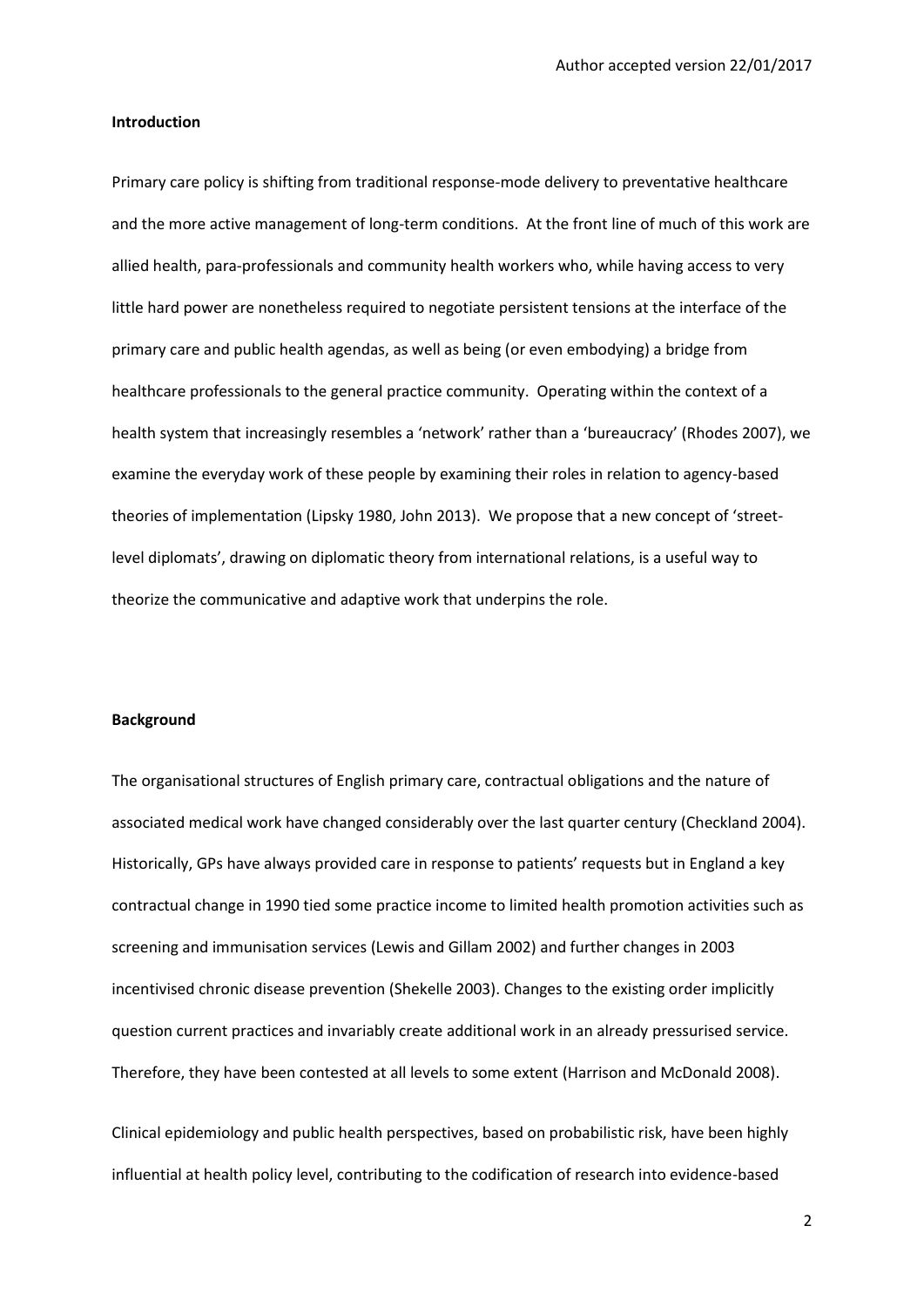guidelines and often termed 'scientific-bureaucratic medicine' (Harrison 2002). In England, National Service Frameworks (NSF) were introduced to standardise care delivery, for coronary heart disease and other conditions (Hippisley-Cox and Pringle 2001, Department of Health 2004). Globally, it is expected that individualised, demand-led consultations will form a smaller proportion of primary healthcare teams' work (Bodenheimer, Chen et al. 2009). A recent review concluded that there is insufficient good evidence on health improvement interventions in primary care and that GPs tend to focus on individual patients rather than on population approaches (Peckham, Falconer et al. 2015).

Cardiovascular disease (CVD) is the main cause of morbidity and mortality in England (British Cardiac Society, British Hypertension Society et al. 2005) and there are continuing efforts to improve prevention services. Underpinned by national guidelines (National Institute for Health and Clinical Excellence 2011), CVD targeted case finding programmes, informed by health economic evaluation, target preventative services to those with highest risk of CVD in order to improve effectiveness and cost-effectiveness of preventative healthcare (anonymized references). Targeted case finding programmes typically involve gaining access to GP practices; running a computer algorithm through existing electronic patient records to stratify patients by CVD risk; inviting patients for assessment; discussing risk; and encouraging them to reduce risk by taking medication, changing lifestyle or both (anonymized references). These programmes have been shown to increase the number of high-risk patients started on antihypertensive and statin treatment (anonymized reference) and to be costeffective as, across all age ranges, targeted case finding is more efficient than universal case finding in healthy adults (anonymized reference).

Across England, various approaches have been used involving existing or additional specialist CVD nurses, community pharmacists, health trainers and others. These have been funded by the NHS and local government, including specific programmes to address health inequalities (anonymized reference). Socio-economically disadvantaged groups, particularly men, are much less likely to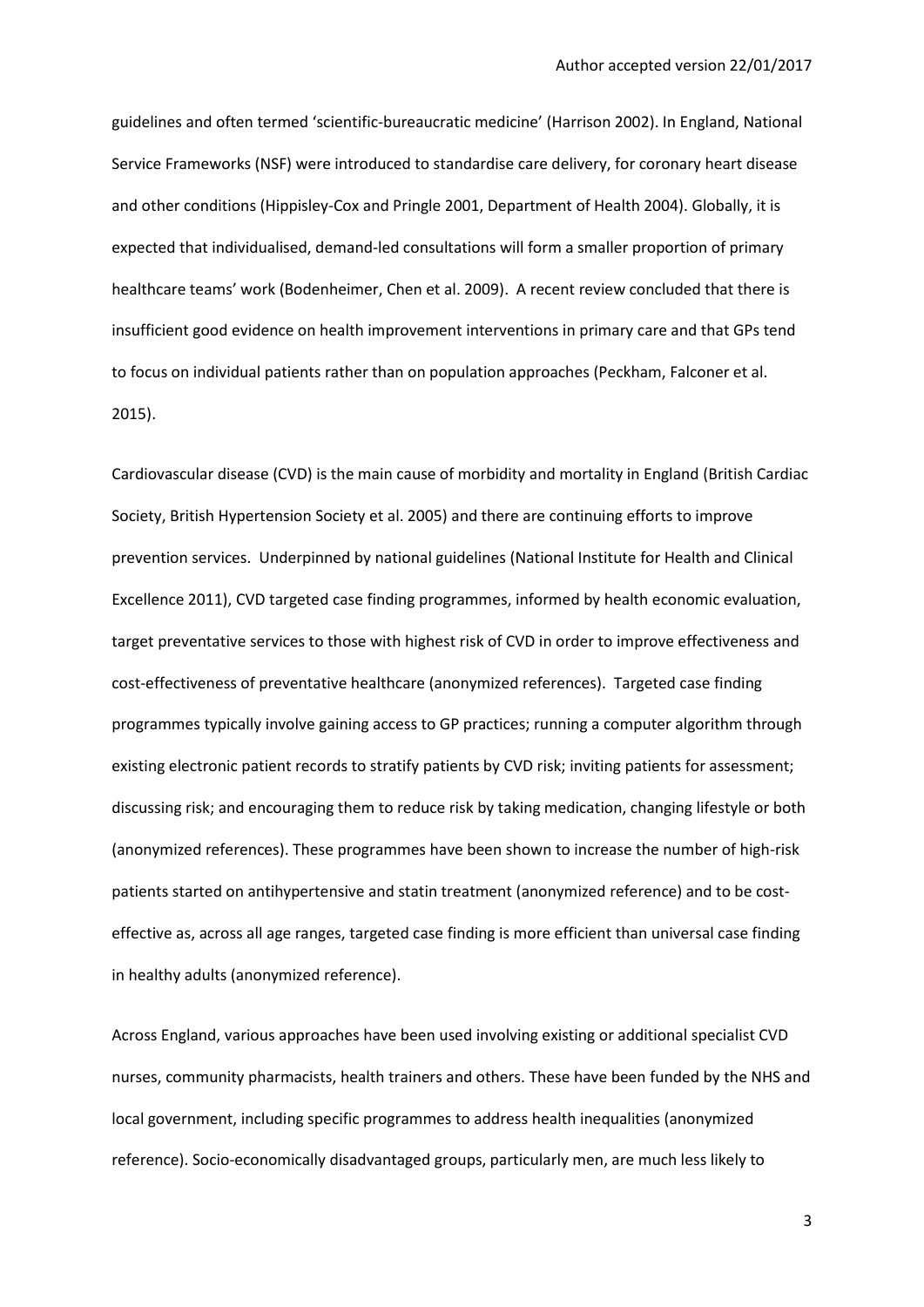access preventative services, particularly those provided opportunistically in routine care (Banks 2001). However, it is important to note that a major constraint in the targeted case finding model in any attempt to tackle health inequalities was its absence of links to a wider community strategy. A co-ordinated engagement with local government could influence some of the wider determinants of health but at the time of the intervention major structural changes (abolition of Primary Care Trusts and the move of public health to local authorities in 2013) limited some of these options. While the intervention might be a success, within its own terms of reference, and have some potential to address health inequalities (Mathers, Taylor et al. 2016), wider policy success (McConnell 2010) is more elusive in the field of health inequalities (Exworthy, Berney et al. 2002, Exworthy, Blane et al. 2003).

In 2009, annual NHS 'Health Checks' in England and Wales were introduced for all adults aged 40-74 for stroke, heart disease, diabetes and kidney disease prevention, although there has been significant variation in the way this policy has been implemented (Artac, Dalton et al. 2013). The Sandwell targeted case finding project (piloted in 2005) may have been influenced the Health Check policy as the project was Highly Commended in the Information-Based Decision Making category of the Health Services Journal Awards 2007 & Sandwell PCT won the Primary Care Organisation of the Year in the Health Services Journal Awards 2008. The rollout of the complete evaluation project (anonymized ref) overlapped with the introduction of NHS Health Checks and the project was modified to meet with the mandatory requirements of the NHS Health Checks and absorbed into the NHS Health Checks programme. While the universal approach of NHS Health Checks is in tension with the more cost-effective approach offered by targeted case-finding, both approaches are fundamentally different to the traditional responsive mode of primary care, while still being medically-driven, rather than focusing on the social determinants of health. Our empirical interests lay in exploring the everyday work (Gale, Thomas et al. 2016) of those implementing case-finding programmes.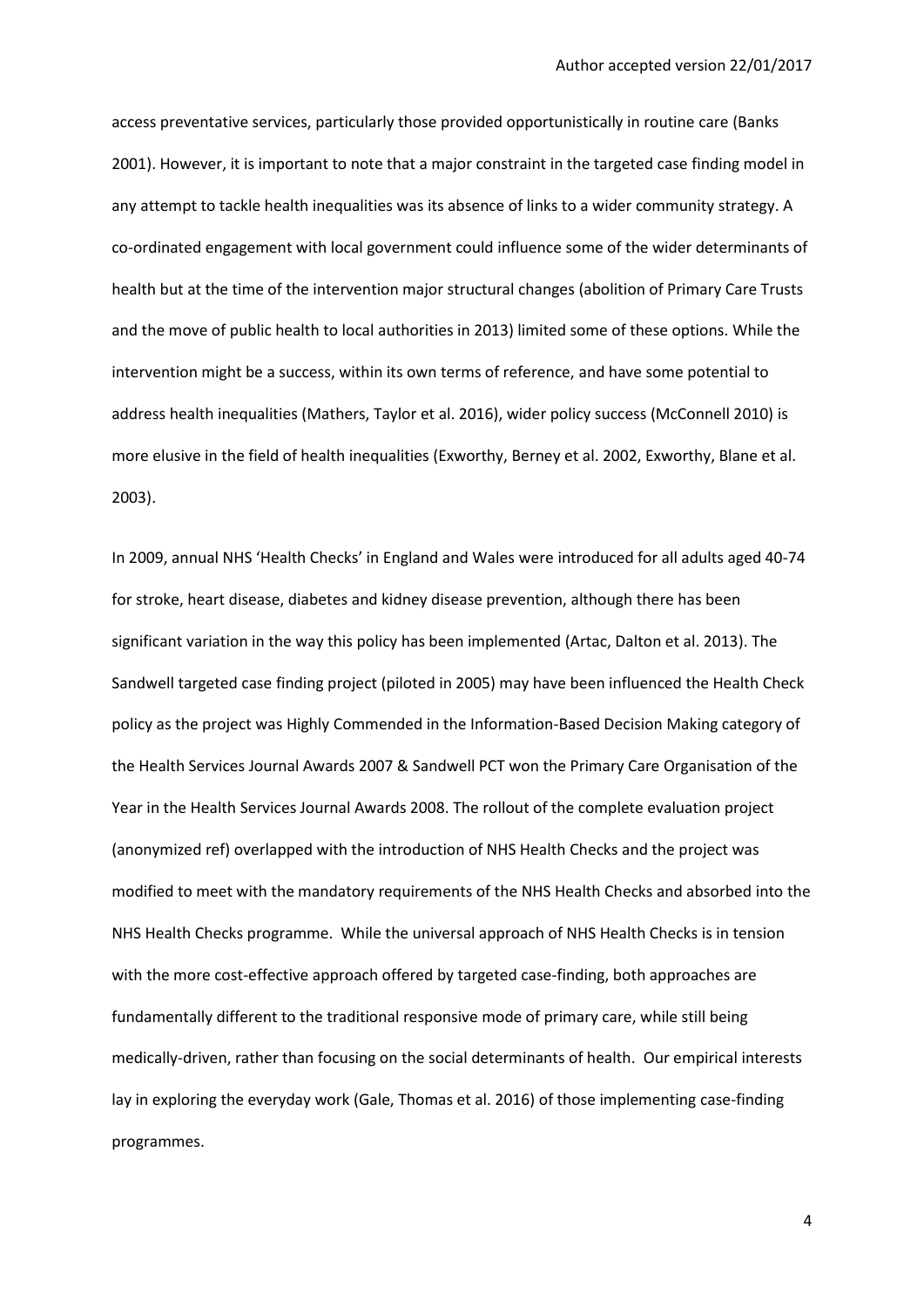#### **Theoretical framework**

This research was conducted in the British context where network governance, with high levels of interdependence between actors, predominates (Bevir and Rhodes 2003, Bevir and Rhodes 2003). Politics post-Thatcher in the UK has reduced bureaucracy, yet, ironically, multiplied the actors and made more complex the processes required to deliver public services (Rhodes 2007). While the NHS retains some characteristics of hierarchical/bureaucratic and market governance, as well as network governance (Exworthy, Powell et al. 1999), the value and validity of applying theories of network governance to the health system have been well established in the literature (Addicott 2008, Kuhlmann and Allsop 2008, Velotti, Botti et al. 2012). In primary care, this is particularly relevant, because it is primarily delivered by independent contractors (general practitioners in partnerships), who collaborate with other practices, pubic and third sector organisations (Pickard, Sheaff et al. 2006).

As Rhodes argues, while bureaucracies are reliant on rules and authority and markets on competition and finance, policy networks are characterized by a reliance on trust and diplomacy (Rhodes 1998). He argues for more interpretative research that focuses on the beliefs and practices of the people in policy networks (Rhodes 2007: 1259). Indeed, Barley and Kunda (2001) have argued that theoretical approaches to understanding post-bureaucratic organizing have been 'hampered by a dearth of detailed studies of work'. We make the case in this article that diplomacy is not only relevant for steering and managing networks (Ferlie and Pettigrew 1996), but also for those at the front line of implementing policies. To develop this argument, we draw primarily on two theories: the sociological concept of street-level bureaucracy (Lipsky 1980) and multi-track diplomacy (Diamond and McDonald 1996) borrowed from international relations (see Methods below for critical discussion of theorisation process). Our hybrid concept – *street-level diplomacy* – aims to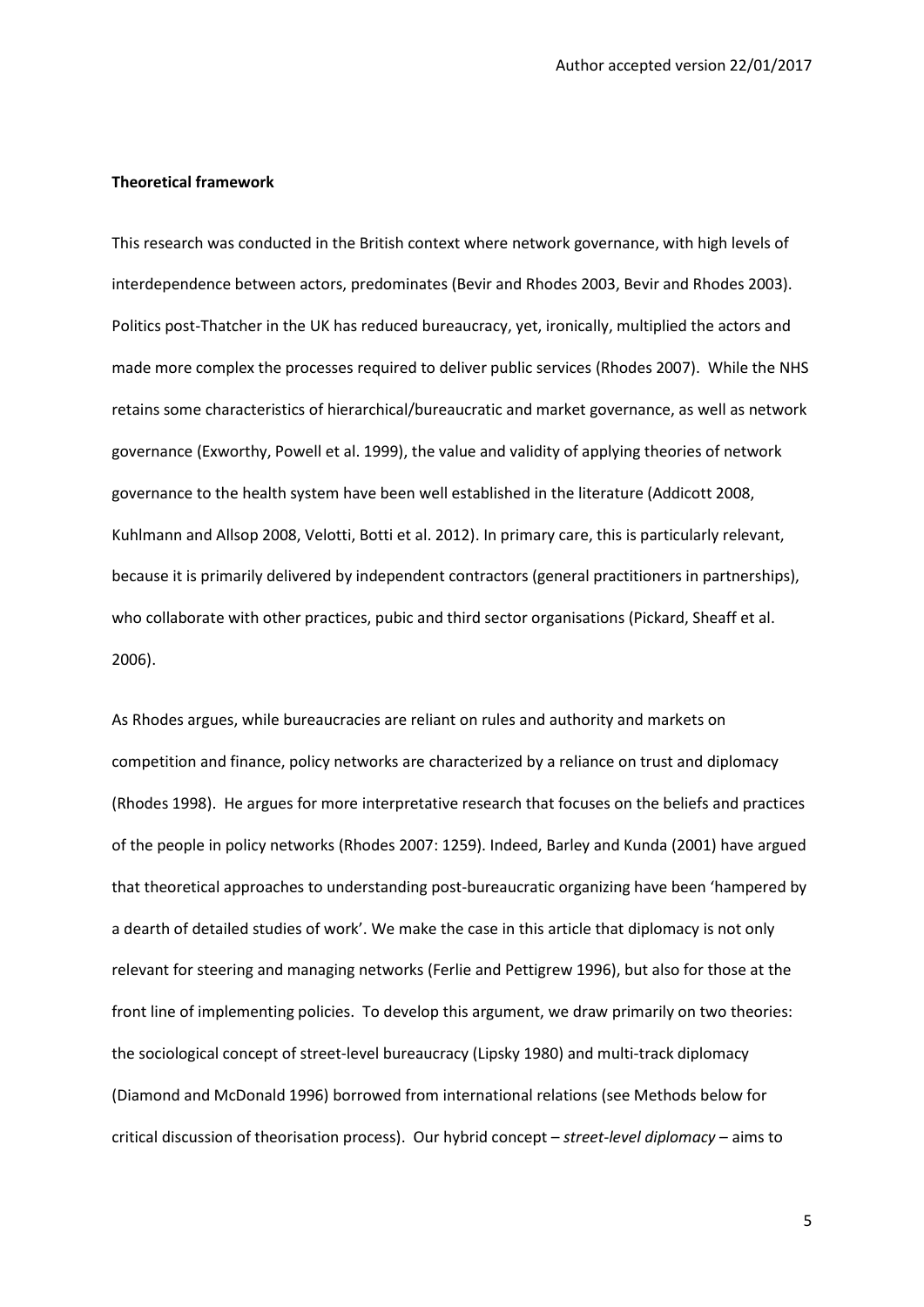make the communicative and adaptive work of front-line healthcare workers more visible in the theoretical debates around the everyday practice of implementing health policies.

A major contribution of Lipsky's concept of street-level bureaucrats comes from his observation of an inherent paradox in their work:

*On the one hand, the work is often highly scripted to achieve policy objectives that have their origins in the political process. On the other hand, the work requires improvisation and responsiveness to the individual case (xii).* 

Lipsky argued that because many public servants operate with a high degree of discretion and autonomy in resource-limited conditions, they can profoundly influence the outcomes of the policies they are employed to enact. He concluded that:

*the decisions of street-level bureaucrats, the routines they establish, and the devices they invent to cope with uncertainties and work pressures, effectively become the public policies they carry out (xiii).* 

Lipsky's work continues to have considerable influence in the analysis of the implementation of public policy (Hill and Hupe 2014, Hupe, Hill et al. 2015), within the broad 'bottom-up' tradition of implementation research, despite the criticism it has received for potentially overemphasizing the levels of local autonomy (Matland 1995). While we take the prevention agenda and the associated epidemiological evidence of health risks as our start point, which is more in line with a 'top-down' approach, our primary interest was to explore, through an interpretative and decentred lens (Yanow 1999, Bevir and Rhodes 2003, Wagenaar 2014), the everyday work of implementation. Therefore, we wanted to avoid any assumptions that implementation was a straightforward administrative process. Indeed, most English General Practitioners (GPs) are not employees and remain 'independent contractors' exercising considerable autonomy in their consultations. Scholars have argued that Lipsky's description is broadly applicable to GPs (McDonald 2002, Checkland 2004),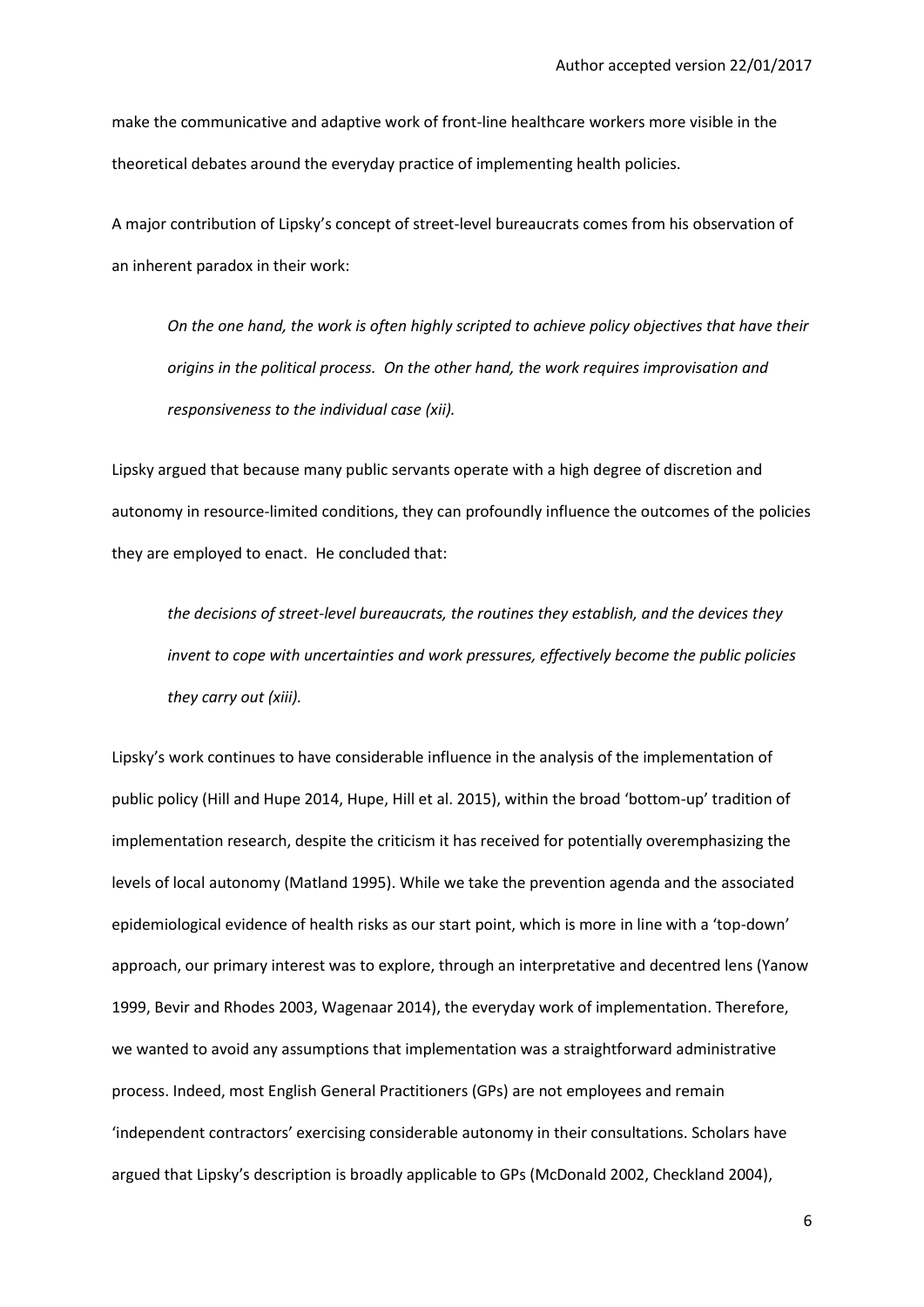although there is some recognition that increasing drives for accountability to the objectives of organisations has limited street-level bureaucratic decision-making and 'liberated' them from such dilemmas (Taylor and Kelly 2006). Patients closely resemble 'non-voluntary' service users, generally remaining with whoever they are registered (Greener and Mannion 2009, Lewis and Longley 2012). Resource limitations constrain practice and incentivise 'processing' patients quickly and efficiently (Gillam and Pencheon 1998, Wilson and Childs 2006). Although performance measures have been introduced (Department of Health 1998) there remain heated disputes about the definition and measurement of performance in general practice (Mountford and Shojania 2012, Valderas, Fitzpatrick et al. 2012).

GPs exhibit many of Lipsky's outcomes – routines are established and strategies are invented to cope with uncertainty, thus public policy is operationalised and localised (Exworthy and Frosini 2008). Therefore, services may be delivered in ways unintended by (or even opposite to the conception of) policy makers or managers. For instance, staff may find 'workarounds' if new regimes offer barriers to their daily practice (Halbesleben, Savage et al. 2010, Robbins and Galperin 2010). However, Lipsky's work focuses very much on the activities of decision-making and judgements about access to limited resources. It focuses much less on relationships and the 'soft' skills required to engage, build trust and persuade within networks. Lipsky and others have also tended to stress how policies can be subverted in their implementation (Exworthy, Berney et al. 2002) rather than on how policies can be implemented despite organisational and cultural barriers.

Diplomatic theory has a long history of understanding of the process of building successful and productive relationships between two or more communities (Black 2010). In international relations, the threat or use of force ('*hard power'*) remains a central issue. However, the development of global communication technologies and the application of systems approaches to diplomatic theory in the 1990s led to renewed interest in economic and cultural avenues for enabling collaboration and gaining influence ('*soft power*') and multi-track diplomacy explores the complexities of this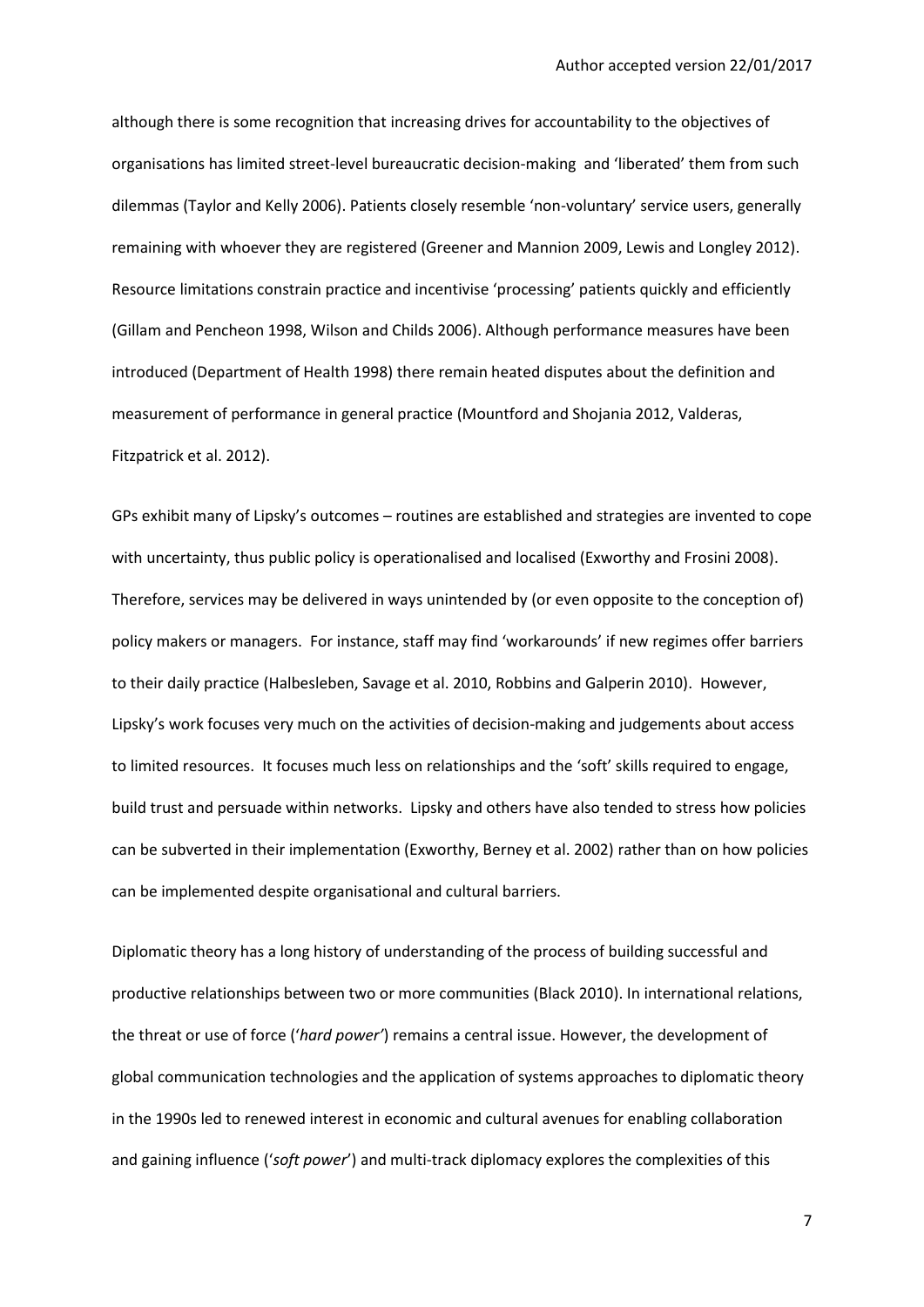process (Diamond and McDonald 1996). It stresses the need for communication at all levels, via formal and informal 'tracks'. Further developments on putting multi-track diplomacy into practice, have articulated 'practice-orientated principles' that detail specific approaches to diplomatic work, a framework for making sense of the ways in which diplomatic relationships can be opened up and the nature of involvement with partners through building relationships (see Figure 1). Finally, multitrack diplomacy highlights that the overall goals of diplomacy are not the imposition of one's will on another but 'soft' power, i.e. facilitation, empowerment and ultimately transformation (Diamond and McDonald 1996, Notter and Diamond 1996).

It is worth noting that in a clinical context, the soft power of GPs can persuade patients to override their own preferences rather than sharing the decision (Gale, Greenfield et al. 2011, Virdee, Greenfield et al. 2015). Lukes (1974) refers to preference shaping as the 'third dimension' of power because it obviates the need for force. Soft systems approaches have been applied to healthcare (Checkland and Scholes 1999, Goddard, Mannion et al. 1999) and political historians have noted the importance of managers adopting the role of diplomat during the 'consensus management' era (1948-1983) of NHS history (Harrison and Lim 2003). However, no previous work that we are aware of has systematically examined the applicability of principles derived from diplomatic systems analysis to everyday work within the healthcare system.

In this article, we propose the concept of street-level diplomacy, offer illustrative empirical evidence to support it in the context of the implementation of public health (preventative) policies within primary care (a traditionally responsive service) and discuss the contribution and potential limitations of the new concept, and possible future directions for research.

#### **Methods**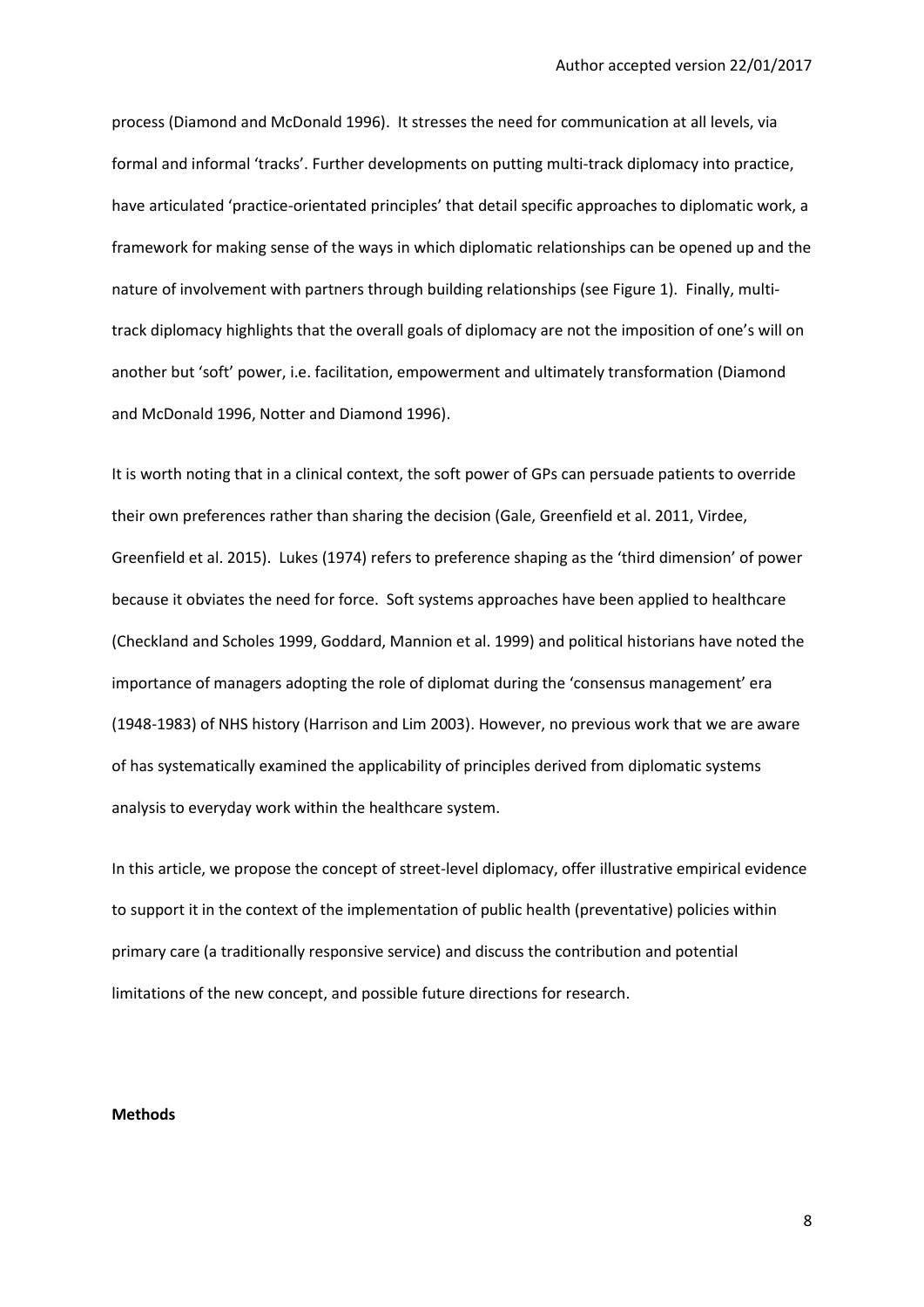#### *Study Design and Research Team*

We adopted an interpretive perspective informed by agent-focused approaches to interpreting implementation (Lipsky 1980, Rhodes 2007). The multi-disciplinary research team had backgrounds in primary care, nursing, service management, medical sociology, and health services research. Our theoretical perspective ran through the study, from our emphasis on the everyday work of social agents, to use of qualitative methods designed to capture sense-making and reflection on practice, to our analysis which was focused on the actions and explanations for actions that implementers explored in their accounts and the interrogation of theory through our emergent findings (Bradbury-Jones, Taylor et al. 2014).

#### *Setting, intervention and ethics*

This study of cardiovascular disease prevention took place within a wider programme of work to promote inter-professional and inter-organisational applied health research involving universities and NHS Trusts with the aim of translating findings into clinical practice (Collaborations for Leadership in Applied Health Research and Care – Birmingham and the Black Country). Ethical approval was obtained from the [anonymized] Life and Health Sciences Ethical Review Committee. The focus of the study was on Sandwell, a district within a large conurbation in central England, characterised by industrial decline, social deprivation, ethnic diversity and relatively high levels of mortality and morbidity. This had been the site of the pilot for the CVD case finding programme and the place where the new service was most developed and embedded (anonymized reference). We also interviewed comparable people in adjacent geographical areas to explore whether themes and processes were local or more universal. In all areas, 'high risk' patients were identified from patient records and then invited for assessment in their own general practice. In Sandwell, they were seen by a project nurse, who asked the GP to prescribe if drugs were required. Patients who were in the 'intermediate risk' category were invited and assessed by a health trainer. In Solihull, patients were seen by a project pharmacist, who either prescribed drugs if needed directly, or referred to the GP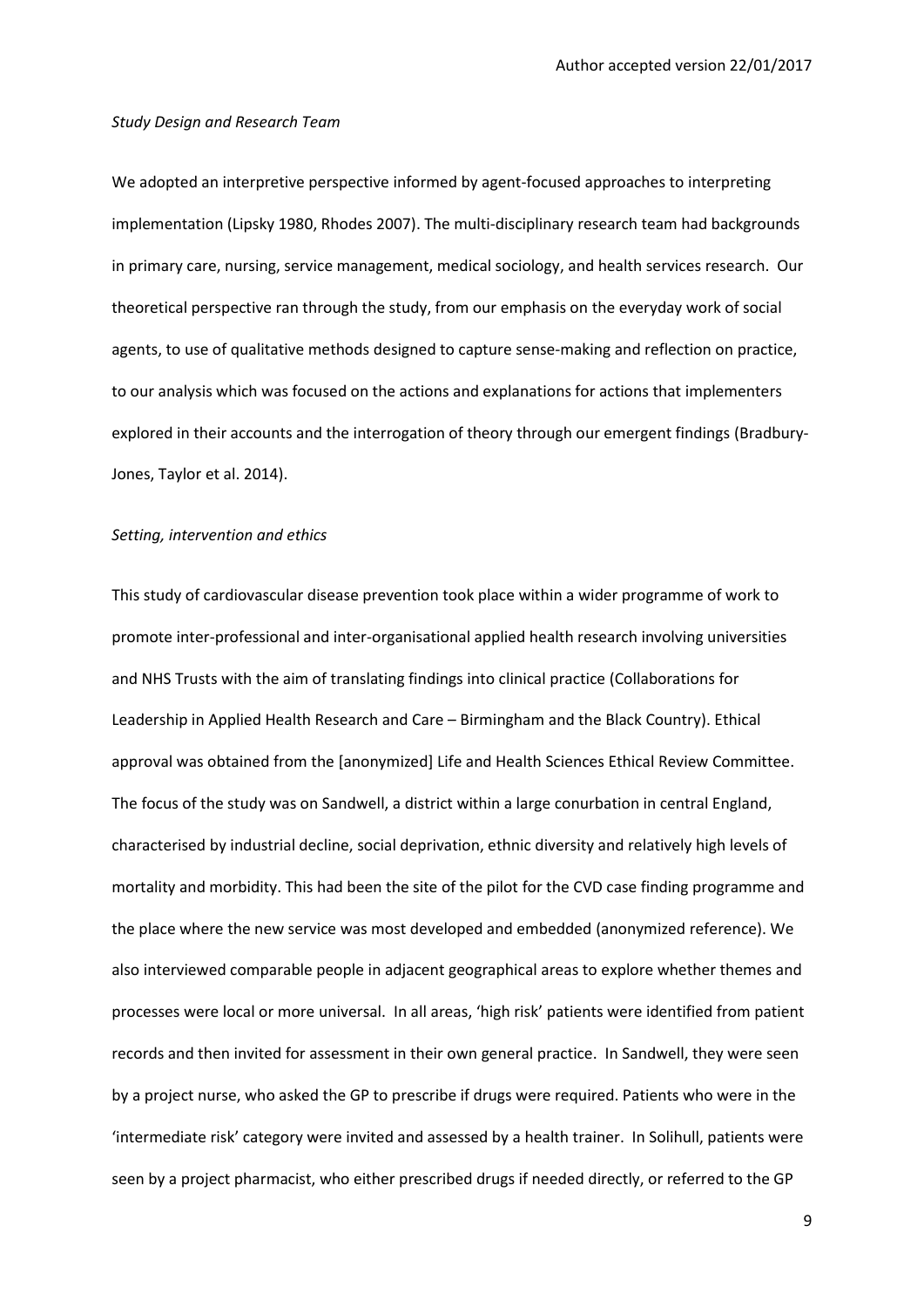for prescribing. In Stoke-on-Trent, there was a flexible model whereby the assessment could be by staff employed within the GP practice or by those employed by the primary care trust.

#### *Access, recruitment and sampling*

Participants were selected purposively from primary care organisations and all had been involved in implementing case finding programmes. The sampling strategy aimed to capture accounts of different implementer perspectives, including those who were in a leadership or management role and those who were on the front-line and engaging directly with the public and patients. We stopped conducting interviews with implementers once we felt we had reached saturation of our central emergent analytic category of adaptation and collaboration that eventually developed into the concept of street-level diplomacy. However, the wider project continued to recruit participants and develop other emergent themes. Access was granted through programme managers who were involved with the research. Participation was voluntary and informed written consent was taken prior to interview.

Interviews were conducted with 18 people that were involved in implementing similar case-finding schemes. The overarching leadership for the programme of work came from an academic, who was medically and public health trained and had an honorary post in Sandwell alongside his University post. Other leaders within the system included a public health director, a GP who was the clinical champion for the programme in her locality, and a public representative who sat on the steering group for the academic programme of work. In management/administrative roles were programme managers (n=3), service managers (n=2), a strategic lead for primary intervention programmes, a research manager and a project co-ordinator. In practice-based roles were a CVD nurse, CVD pharmacists (n=2) and health trainers (n=4). These all came from different GP practices in the region. In addition, a public health registrar conducting a similar case finding project in relation to diabetes was interviewed.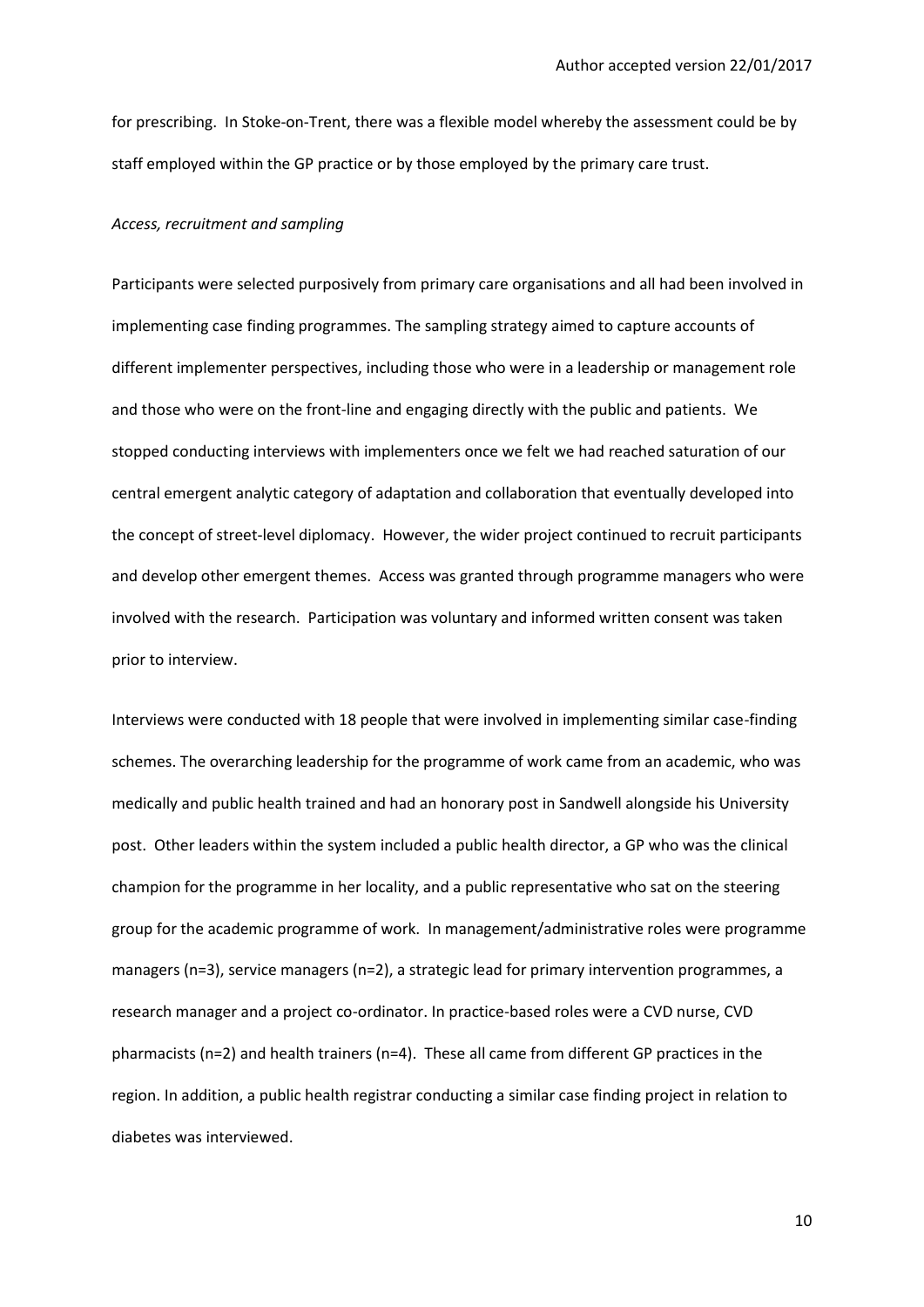#### *Data collection*

Face-to-face, semi-structured interviews lasting between 45-90 minutes were conducted between June 2010 and August 2011 by the lead author with the purpose of exploring everyday practice and its relationship to the wider policy agenda. The interviews covered: strategies for local implementation of case finding; the barriers and facilitators to implementation; issues around concordance and adherence to medication or lifestyle interventions; participants' views on preventative medicine; their experiences of the relationship with the University, and issues around the sustainability of case finding in the current policy and financial climate. Interviews were audio recorded, then transcribed verbatim.

#### *Data management, analysis and theory development*

We took a grounded theory approach to analysis using abductive reasoning (Timmermans and Tavory 2012). Interviews were audio-recorded and transcribed. All data were managed using NVivo 8 and an initial descriptive thematic analysis was conducted inductively by the second author. Data were managed in a 'Framework' matrix allowing comparison across and within cases (Ritchie and Lewis 2003, Gale, Heath et al. 2013). Emerging themes were discussed within the team and differences in interpretation were resolved by discussion. One of the early interpretations that emerged from this initial analysis was the difficulty of operating in unengaged or even 'hostile' contexts. Participants all described the process of building relationships and overcoming suspicion and resistance both with primary care practitioners and the local communities.

This led us to a further literature search on the theme of diplomacy. Advice was taken from senior academics with experience in this field to help us identify multi-track diplomacy as an appropriate guiding theory. Subsequently, following similar work examining implementation science theory (McKillop, Crisp et al. 2012), template analysis was employed for secondary analysis of the data (King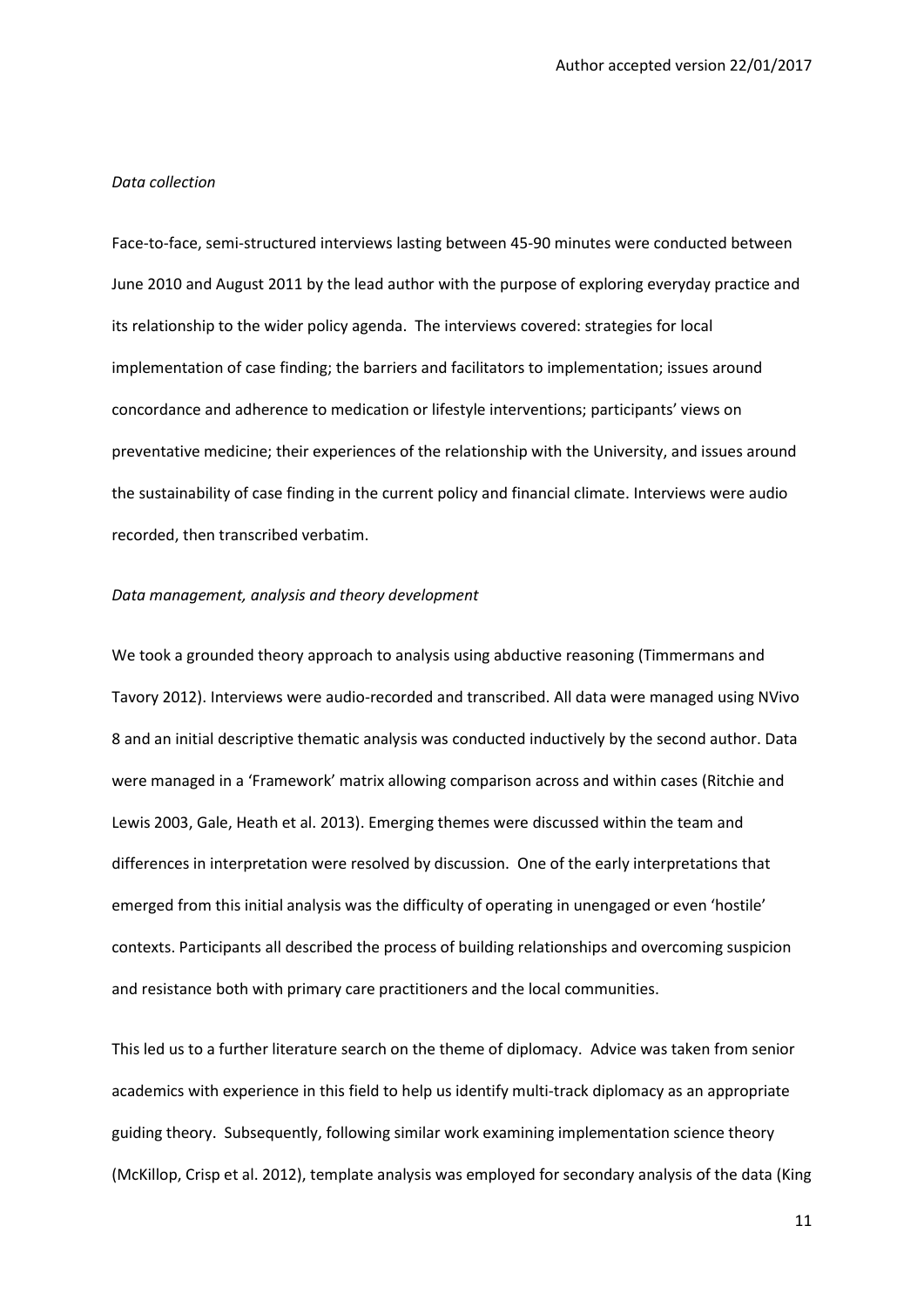2004, Waring and Wainwright 2008). This involved re-reading transcripts to identify the extent to which they espoused, illustrated, contradicted or supplemented the principles of multi-track diplomacy. Borrowing theory from other disciplines is not an unproblematic exercise (Kellert 2008). Within social and organizational sciences, there has been concern about the overreliance on 'theory borrowing' from other disciplines (Oswick, Fleming et al. 2011) and potential loss of conceptual power (conceptual degradation) in the transfer across disciplines (Bailey 2001). What we propose is 'informed disciplinarity' (Lattuca 2001) or an auxiliary relationship between disciplines (Klein 2010), i.e. using the concept of 'diplomacy' from political science as an analytic tool to enhance our theory, rather than proposing any reciprocal arrangement.

After our template analysis was complete, we conducted member checking (Koelsch 2013) around the concepts of diplomacy that we had developed. A 'feedback event' was hosted by the project in November 2012 (for interviewees and their colleagues attended by 14 people) in which the research team presented preliminary findings, identified misunderstandings, stimulated discussion and addressed omissions. Contemporaneous notes were made by five facilitators. This was not a data collection exercise, but served to allow us to sense-check our early interpretations with those involved in the programme of work. As part of the wider project, data were collected on the perspectives of GPs (GP CPD event attended by 30 GPs), of patients (in depth photo-voice interviews with 5 patients) and of community health workers (photo-voice interviews with 11 health trainers), but these data will be reported elsewhere.

On the basis of feedback from these events, the usefulness of thinking about 'diplomacy' as a central part of the everyday inter-professional and patient-facing work of implementers was confirmed. We do not make claims that our new concept of street-level diplomacy is comprehensive in its analysis, but that it is an essential part of the work and particularly that it complements Lipsky's focus on bureaucracy. While bureaucracy stresses the exercise of discretion in decision making and the development of rules and procedures within hierarchical systems, diplomacy focuses on the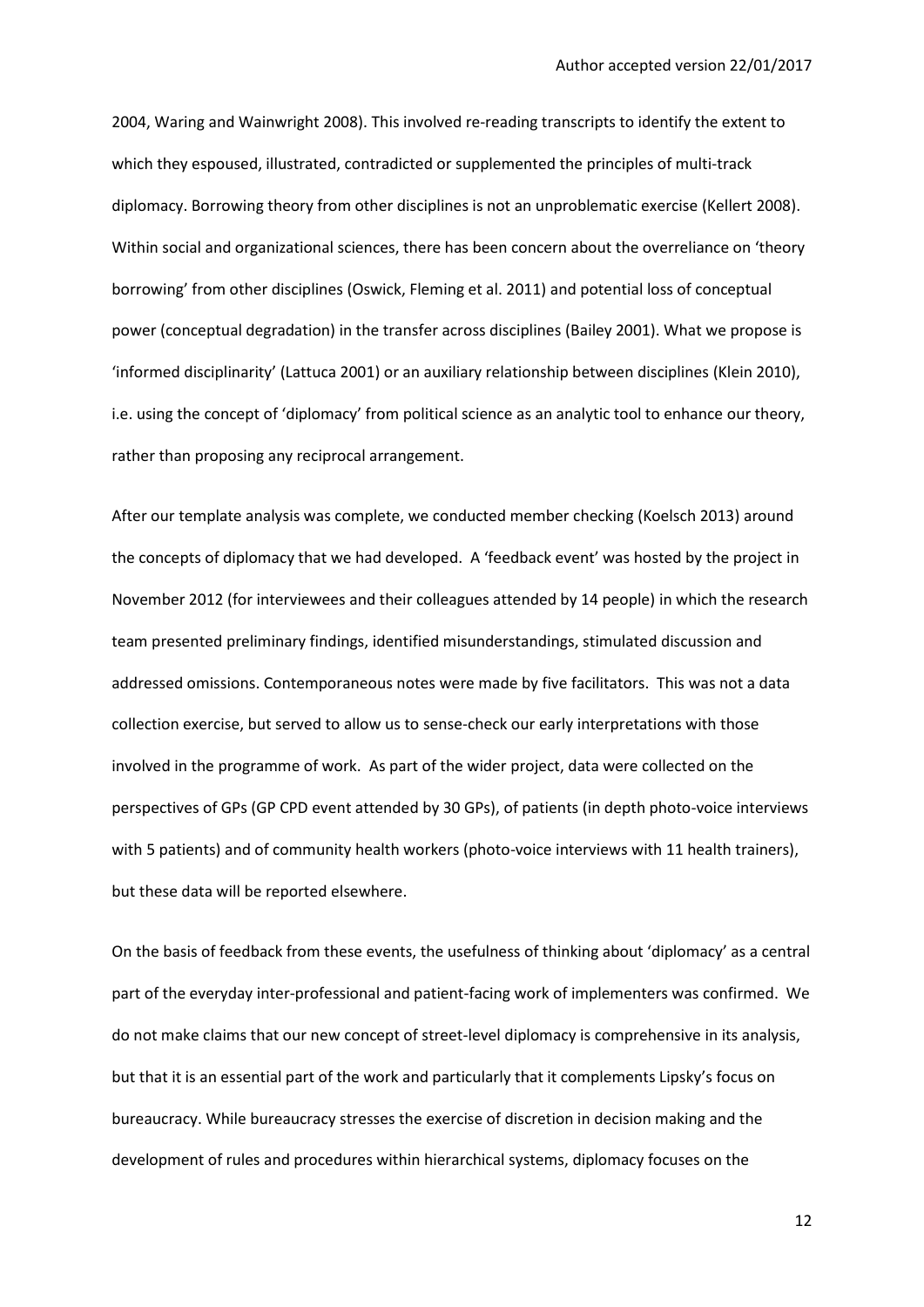communicative, adaptive and cultural parts of 'street-level' roles in policy implementation in networks. Other potentially fruitful lines of enquiry and analysis that emerged from the data have not been explored here. For instance, an interesting emergent theme was around the embodiment and identity of the workers (Alvesson and Willmott 2002, Moffatt, Martin et al. 2014): i.e. their own embodied practice and behaviours in relation to prevention, their commitment to the values embedded in prevention and how they related their work to their own personal career ambitions. This theme is being explored in further empirical work.

#### **Findings**

First, we present our findings in relation to the 'street-level' quality of the work being done by those implementing health checks through case-finding. Lipsky identified that SLBs operate with relatively high levels of autonomy and discretion in relation to 'non-voluntary' clients, primarily the public. However, the aim of the high level policy is to produce organisational and cultural *change* (towards a more 'preventative' outlook) in primary care and so there is an additional tension between those driving the change and those being required to change, that is the general practitioners (GPs and other primary health care staff, such as nurses, practice managers and receptionists. In this empirical case, the non-voluntary clients are both the patients, with whom the programme implementers are directly consulting, and the primary care staff with whom they are working (and who can grant them access or not to patients).

Our data confirmed that the concept of 'non-voluntary' was appropriate for both groups. Members of the practice population rarely requested to have their health risk status checked, yet if their health risk was found to be elevated, they were being asked to change their everyday health practices though taking medication or making lifestyle changes. (It was beyond the scope of this primary care initiative to look beyond individual behaviour to wider structural issues). GPs and other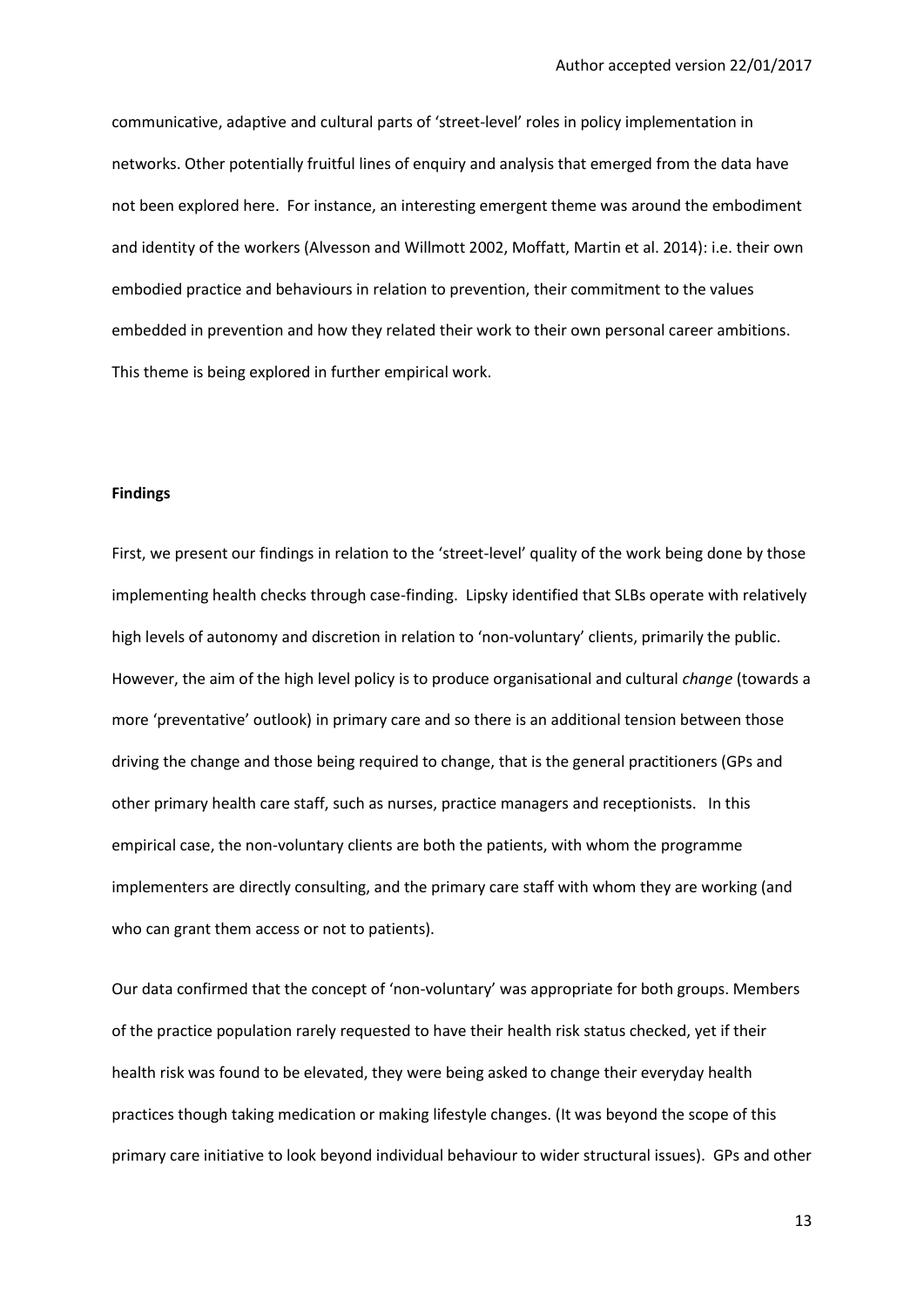staff were themselves operating in resource-limited conditions trying to deliver a primary care service to their community (Checkland 2004) and so the introduction of health checks through casefinding was requiring them to add another dimension to that work. Those implementing the casefinding programme have little access to hard power to coerce change. Patients could simply not respond to invitations to attend screening or not take prescribed medication and staff could deny access to their general practices:

*their own family or friends has quite a strong influence on people's beliefs as to whether or not it's beneficial to take something (CVD\_nurse\_Sandwell)*

*the GPs are small businesses … Apart from being the doctor, he's [sic.] also the boss, if you like, in the way they're run. And really it's akin to going into someone's home (service\_manager\_Sandwell).*

This observation highlighted the need for a dimension to our analysis that captured the exercise and negotiation of soft power. It is worth noting, however, that while it is important that people have the opportunity to access preventative services, that protection of the choice not to comply was also valued as an ethical principle: *"I suppose I also feel that people have the right to refuse providing they understand"* (public\_involvement\_representative).

Our data also confirmed that the implementers held a degree of autonomy and discretion in their work and were, therefore, able to influence the outcomes of the policy. Some aspects of the process were fixed and these were often, in fact, the ones related to decision-making (i.e. more bureaucratic elements), such as the algorithm to identify potentially high risk patients, the content of the letters sent to patients or the drugs or treatments that could be offered depending on the level of risk identified. However, workers had to adapt to the different health organisations and general practice communities in which they were working and, indeed, these skills were essential to the job: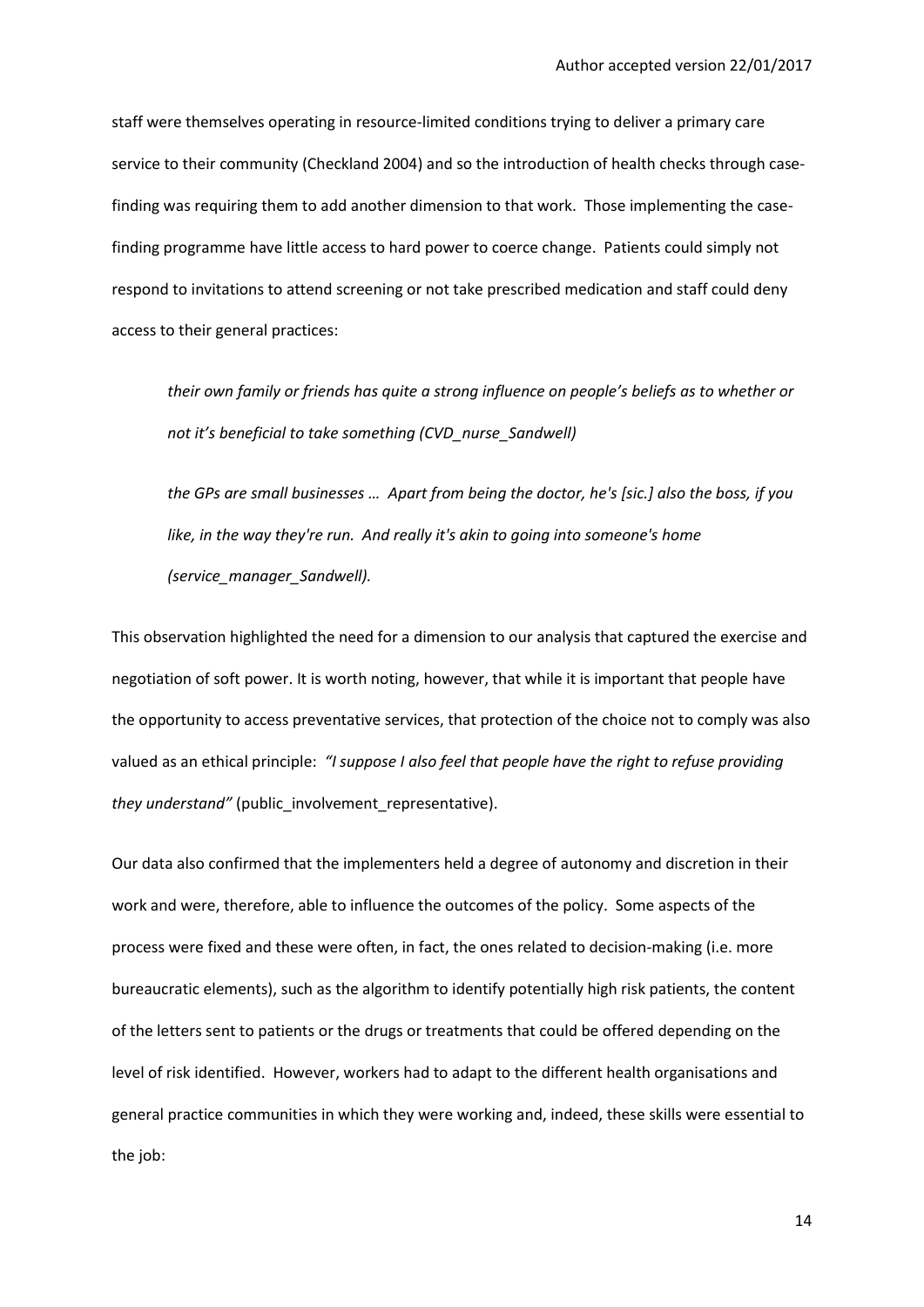*it's not just randomly... There's still then a certain amount of looking and saying, 'Is this patient suitable at this moment in time? … It could be something like they've recently lost their husband (CVD\_nurse\_Sandwell)*

*It's totally different. They've [GP practices] got their own way of working and it baffles you at first … I'm quite used to this IT system and this structure,' and then you get to another one, 'Oh, it's totally different!' … You have to remember to have one hat on for one place, one hat on for another place (health\_trainer\_Sandwell)*

Second, we explore the 'diplomatic' character of the work being carried out and how it applies within the healthcare context. Participants described how they worked hard to secure 'entries' into the communities they engaged with and the practices they operated in. While finding entries looked different for leaders and front-line staff, the search for an 'invitation' and assurances of 'long-term commitment' characterized both sets of practices. Gaining entry to the practices and buy-in for the concept of case-finding was made possible by the reputation of the main researcher on the project and his preparatory work to engage influential clinical colleagues, including the Director of Public Health, cardiologists, managers, the chair of the professional executive committee (PEC) of the local Primary Care Trust and the medicines management team. This individual could reasonably be described as a 'policy entrepreneur' (Kingdon 1984, Oborn, Barrett et al. 2011) defined as people who 'from outside the formal positions of government, introduce, translate, and help implement new ideas into public practice' (Roberts and King 1991) given his pioneering of the economic model, his driving of the pilot and his influence at national decision-making committees (such as NICE). However, even once CVD nurses, pharmacists and health trainers were invited to primary care organisations, they had to work to make things as palatable as possible: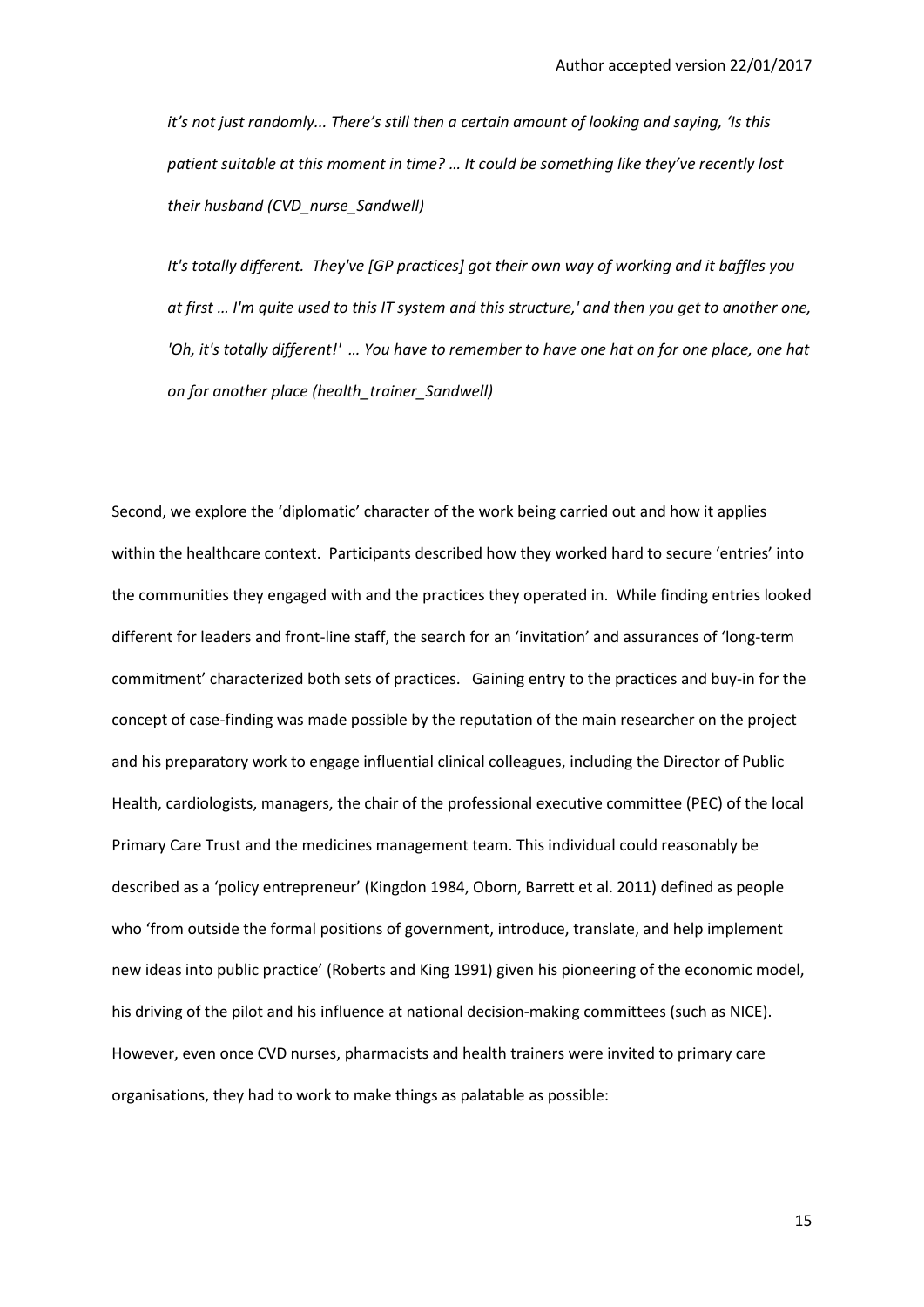*Be nice, be sensible be organised, you know. We very much push the point that you won't have to do anything. You know, we set up our own clinics, we do all our own administration (CVD\_nurse\_Sandwell)*

Entries to the local community were in some ways more challenging. Many communities in the West Midlands are deprived and often termed 'hard to reach' because of factors such as economic situation, illiteracy or ethnic identity. In Sandwell, it was recognised early on that failure to engage the local population was a significant risk in the successful implementation of the project by the programme implementers who had long-term experience of working in the area. The decision was made by those in leadership positions within the implementation team to search for health trainers through local job centres (rather than the central NHS jobs system). The extra time and resource implications of doing it this way were recognised but considered important by the team:

*Working with people that didn't have any academic qualifications at all but really good life skills with setting up community football teams and getting people from deprived areas to engage; so they've got really positive skills (service\_manager\_Sandwell).* 

The payoff was rich local knowledge, trust and rapport with the community which front line staff articulated as essential to their success:

*I've done 15 years in the community … in finance, with debt management. I've run junior youth clubs … they know me … because sometimes if they have a letter and they can't read it, I know Dan who worked for the [Community] Centre, many a time he's had people go in 'Can you read this for me, I've had a letter come, I don't know what it's for.' And they'll say 'Oh it's only for Jenny, you just need to go the doctors on this day.' And then they'll come. (health\_trainer\_Sandwell (Jenny), Jenny and Dan are pseudonyms).*

The time and work required to engage people in the programme, build relationships, develop trust and ultimately build partnerships with the community and the practices is substantial. Multi-track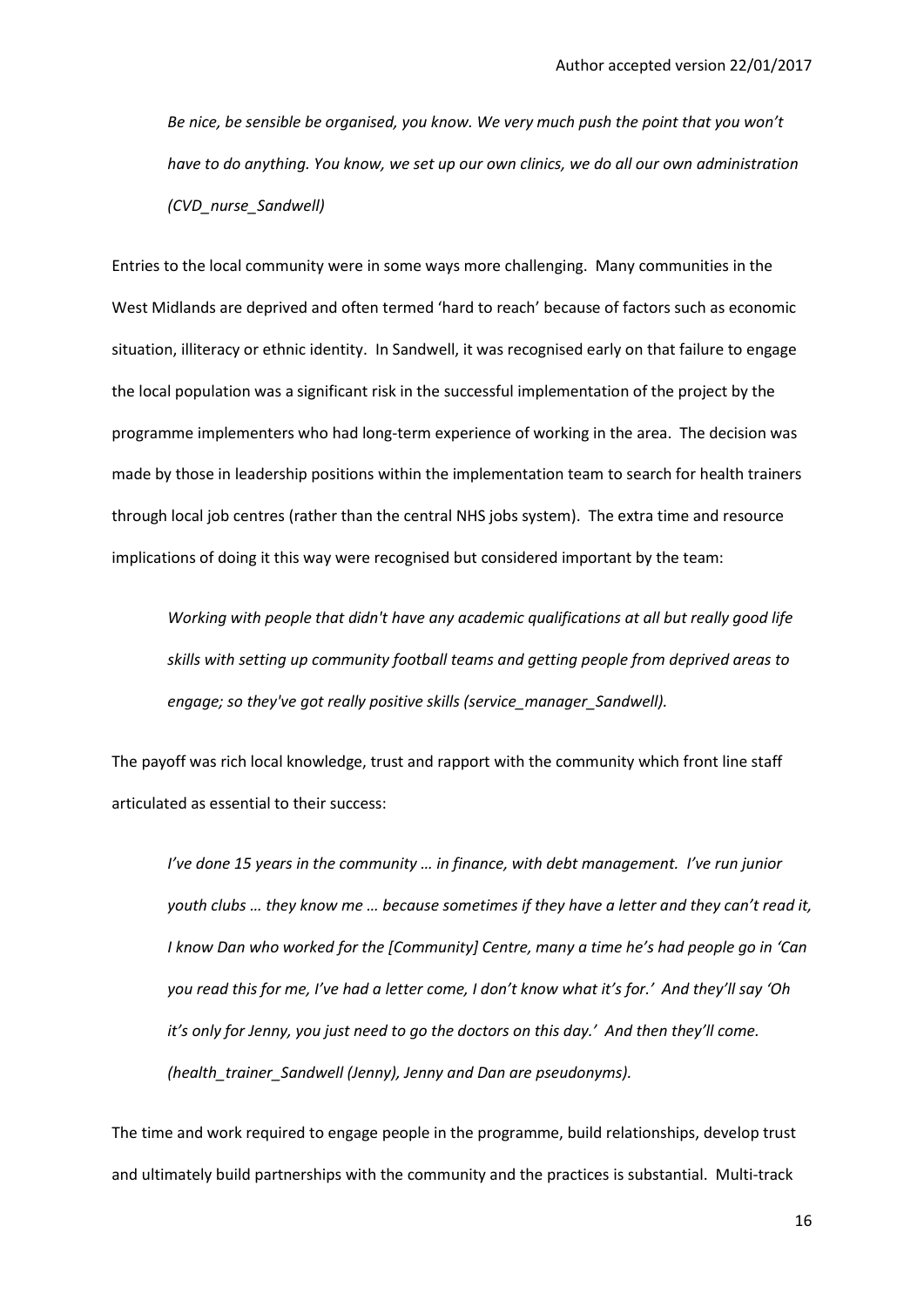diplomacy proposes that engagement requires a demonstration that you are a committed, reliable and engaged partner. In the healthcare context, this involved showing that you can bring benefit to the practice and the patients:

*Because I was getting people in and they were attending their appointments rather than quite a higher volume of DNAs before … And then once you, sort of after a month or so, people are starting to lose weight, that was encouraging, and then doctor sort of starts referring more people to you. So it's building up a rapport, not only with patients but with doctors as well (health\_trainer\_Sandwell).*

It requires that you offer your guidance without telling others what to do. For practices, this means recognising the GPs' jurisdiction over their practices and putting in the time needed:

*GP engagement its cost me hundreds and hundreds of hours but now we're in, now we're working the practices actually it's very easy (service\_manager\_Sandwell)*

and for patients it means not judging or lecturing but listening and supporting:

*I think when you're trying to put messages out there, if you can put it in a way, like a diplomatic way, you're not, sort of, judging people. I think that once you start judging … you come across as a bit cold, it's not gonna go down too well. (health\_trainer\_Sandwell)*

The three approaches to diplomatic work identified in multi-track diplomatic bring together principles that may be familiar from discussions of clinical trust or forms of community development work, but offer a new configuration, that needs to be enacted both by implementation leaders and front-line staff. The first – cultural synergy – involves respecting the cultural wisdom of all parties involved. All those involved in implementing the programme felt strongly that there was no onesize-fits-all approach as different GP practices and different local communities had different needs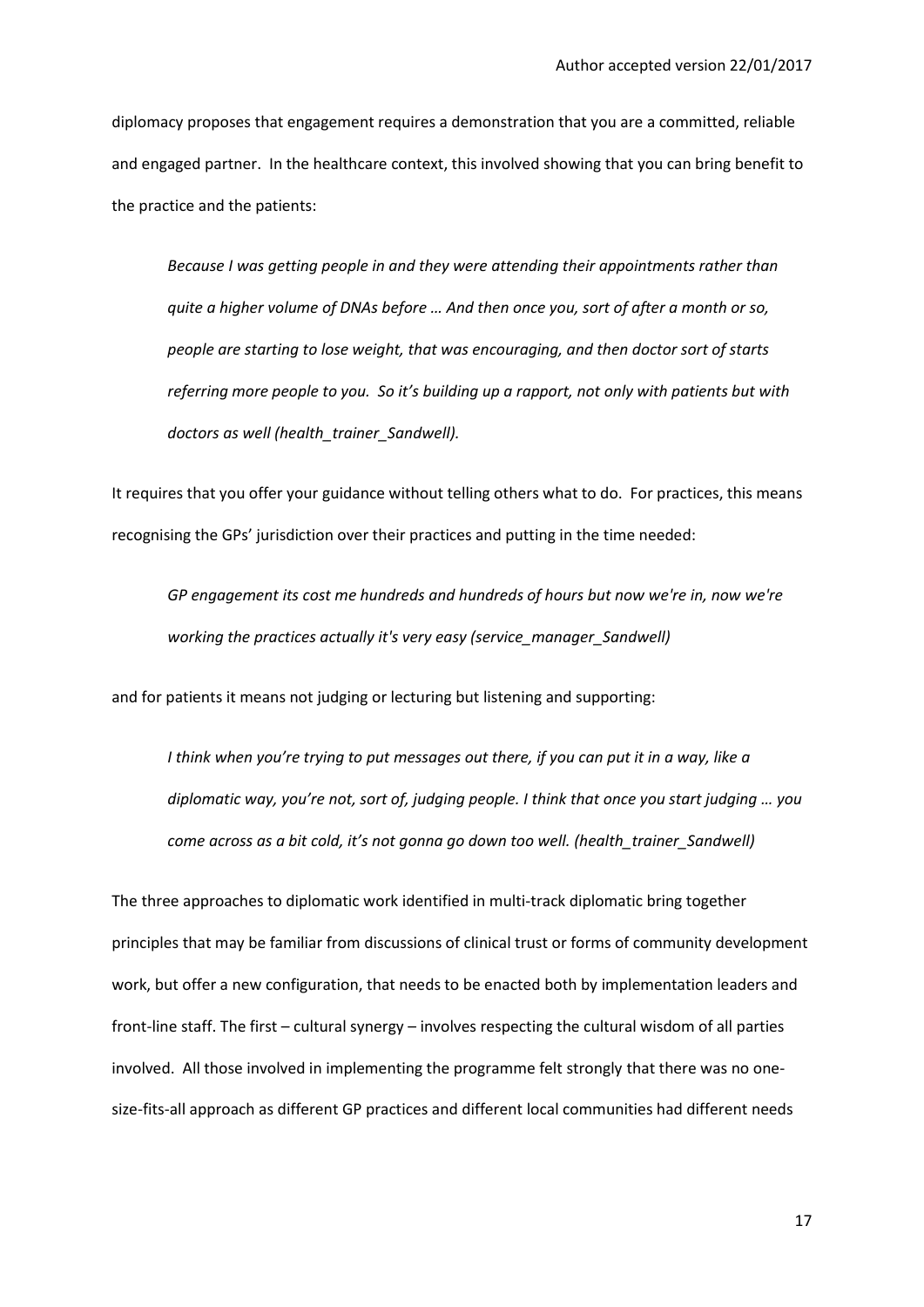and characteristics. In some cases, this involved speaking community languages, but often it was more related to understanding how a community operated:

*if they talked to somebody at their own level who has their understanding, who speaks their language or dialect, or just uses the terminology...for instance, in Sandwell people in Tipton speak very differently to people in Blackheath, and for any of them to come from the six towns to come to West Bromwich is a day trip for an awful lot of people. I know some people find that quite difficult to understand … we've got somebody working that lives on the patch or not far off. So she's got really good understanding. She understands about being unemployed because this is the first job she's had (service\_manager\_Sandwell)*

We also identified this approach in our data from the other three localities in the ways that leaders had consciously adapted the Sandwell model (anonymized reference) to work with their own context:

*We call our Health Trainers 'Lifestyle Coaches', so we felt that, locally it was more acceptable to this population … so it's the same model, well it's slightly tweaked (GP\_Stoke).*

*we were seeing by putting the Project Support Workers into a practice, they were educating the practice as well, they weren't just doing the screening, they were raising awareness of the whole programme by talking to the receptionists and the whole team … because we from public health, we can't be everywhere (programme\_manager\_Stoke)*

The second approach to diplomatic work - the use of 'multiple technologies' – was widely acknowledge both by leaders and front line staff, i.e. approaching challenges from a variety of different angles. At a strategic level this might involve providing evidence to support the intervention, undertaking networking and providing continual feedback, while at front line, this involved having various tools available and tailoring them to the individual or practice concerned, such as different ways to explain the concept of risk to patients: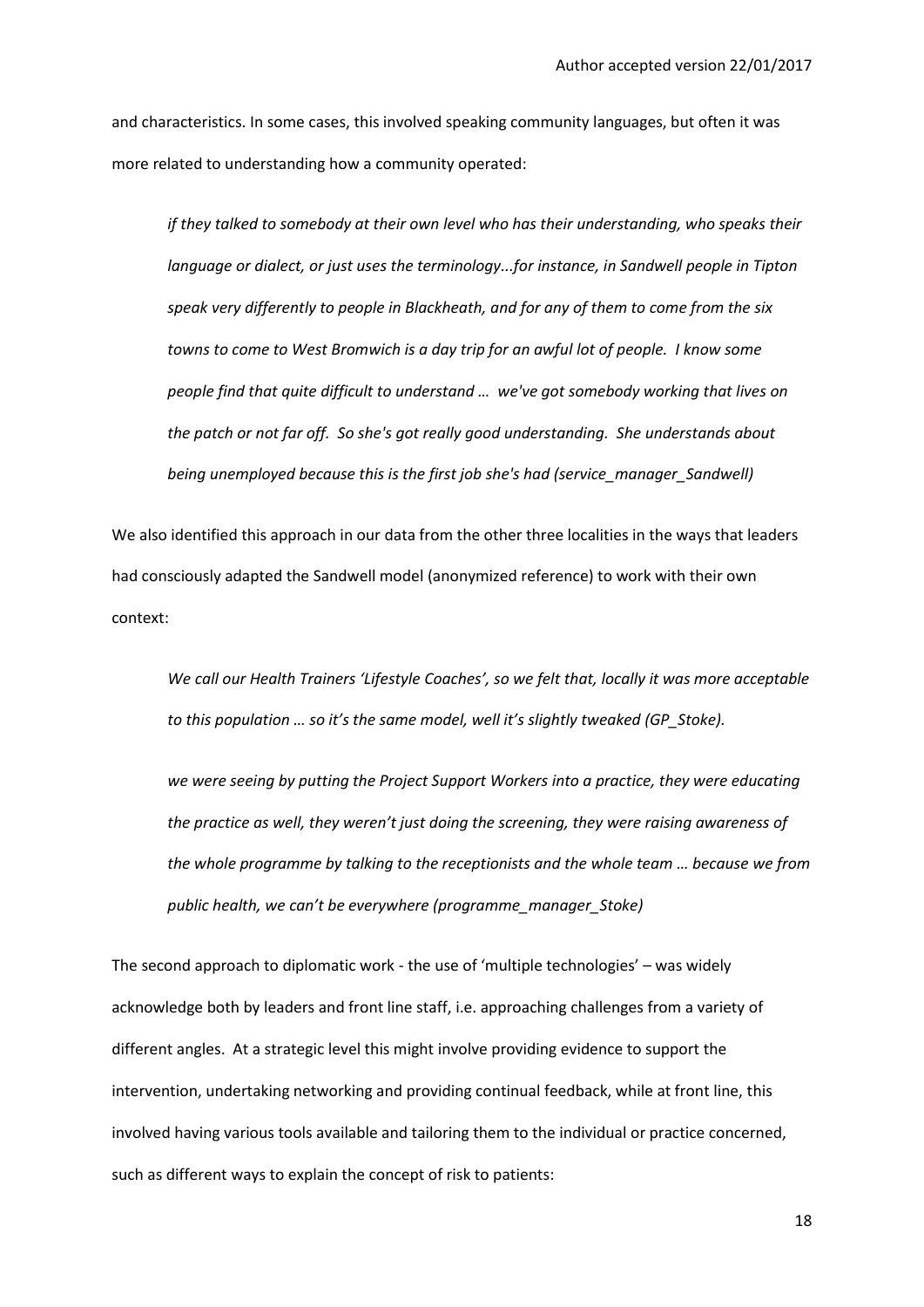*we very much use the calculator for … to demonstrate with smokers, 'Here's your risk as you stand at the minute. If you didn't smoke, so I'll make you a non-smoker, look, you don't even need that medication (CVD\_nurse\_Sandwell)*

or using a variety of tools such as food plates, food labels and recipes to encourage behaviour change:

*It may be cholesterol one week; it may be the food plate; it could be, as you say, looking at food labels. So I think we all work in different ways but we've all had the training to do all those ones. But again, we tailor the sessions to that client. Sometimes it's just about putting your pen down and listening and not, sort of, trying to push anything (health\_trainer\_Sandwell).*

The third approach to diplomatic work - learning from everything – was central to the ongoing adaptation of practice in this context of building collaboration across cultural boundaries:

*It's like when I first started here I always used to dress up and now they say they'd rather come and see me in my jeans or in my joggers because I'm normal ... When they're with me they get what they get [laughs]. I'm from round here as well, so (health\_trainer\_Sandwell).*

and organisational boundaries, such as the informational technology infrastructure:

*I think it's hard to try and create the correct IT systems to transmit the correct data, see my advantage is I work in the practices and I work on this side … And so when you can see both sides of it, it's thinking what is that solution which I definitely think is IT related and I am working quite hard to try and work with the Public Health people in smoking and weight management … incorporating their referral pathways into an NHS health check (pharmacist\_Solihull).*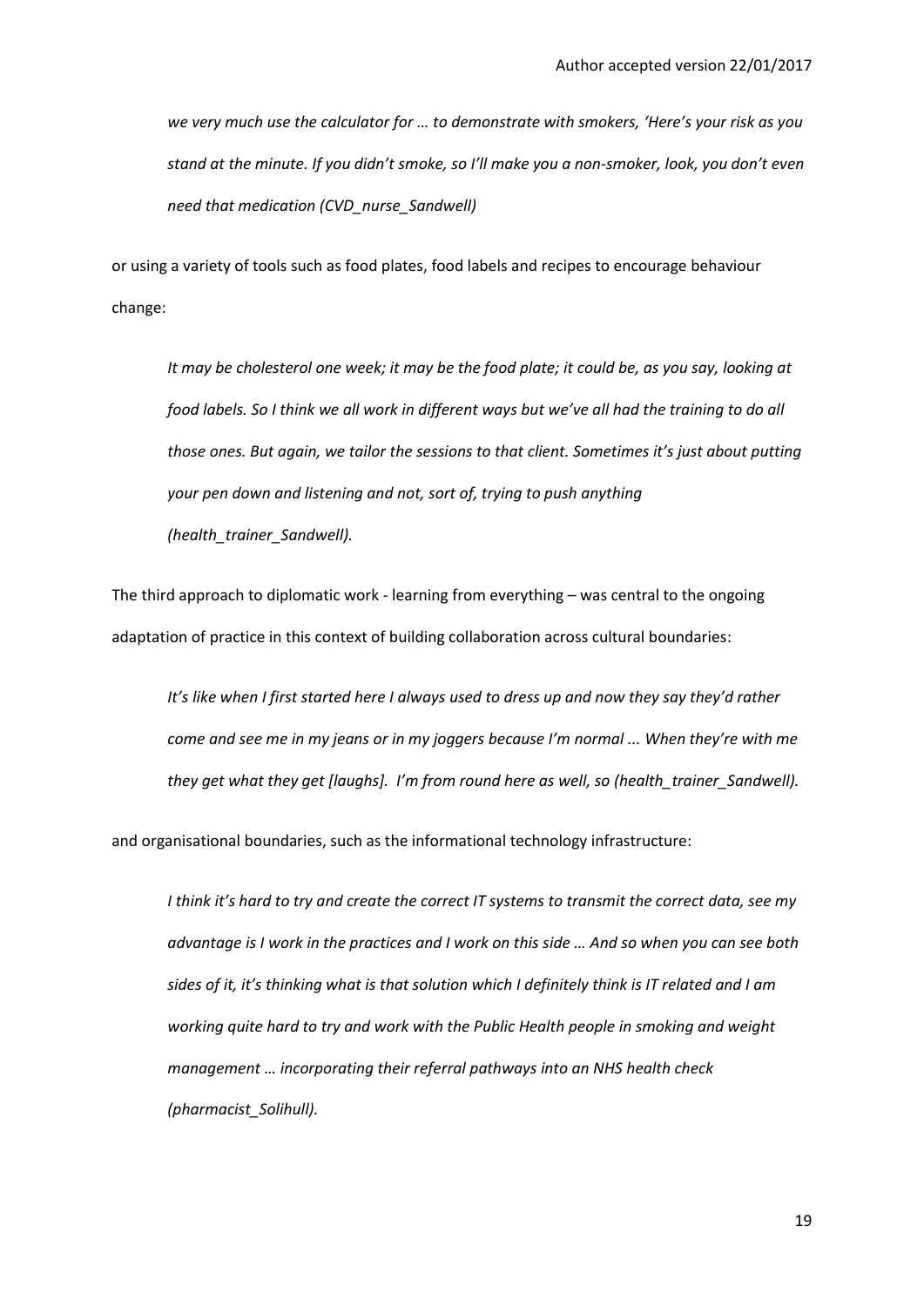The final principle of multi-track diplomacy is 'overall goals' and this is where the traction of the concept is particularly obvious, bringing together a variety of insights, possibly familiar to a range of working contexts, into a coherent theory related to working between networked organisations – diplomatic activity does not seek to enforce or coerce, but to facilitate through assisting partners to take responsibility for their own changes. For patients, this involved giving them the choice:

*we're supporting, we're not, sort of, telling and I think, and that's why our service is very good because we're giving the ownership to the client as opposed to saying, 'Okay, you shouldn't be doing this' (health\_trainer\_Sandwell)*

For GP practices, this involved giving them time to explore their reservations about the programme before imposing it on them:

*we had quite a few emails exchanged before that [board meeting], and then it happened … that really helped to facilitate it. It's not that they didn't want that to happen, it's just making them realise of the evidence base behind it, and getting rid of some of the misunderstandings they may have about the project (pharmacist\_Solihull).*

The overall aim of diplomatic work within this healthcare context is transformation and catalysing changes within individuals or organisations to build better understanding and communication across groups. As one interviewee put it, *'the main recommendation was really to actually transform primary care'* (director of public health Stoke). This meant that changes needed to be seen as part of 'core business' for the general practices:

*I haven't financially incentivised [GP practices] and I've no intention of doing so. If we incentivised it heavily, and places around the country are doing, it might increase the speed of implementation, but you're not changing the culture behind it and it will stop at the point the money stops because it's not seen as part of the core business (service\_manager\_Sandwell).*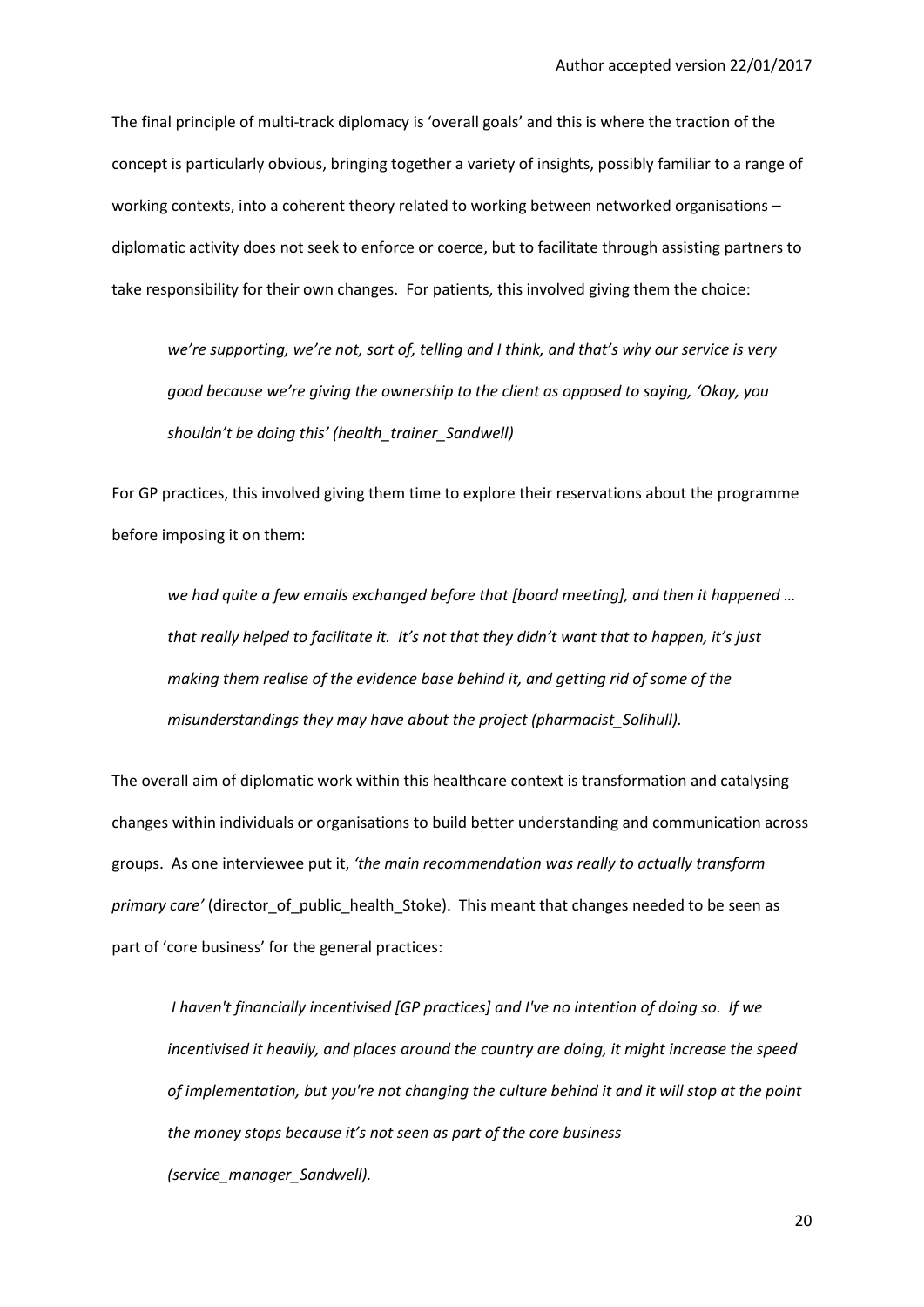A final demonstration of cultural change came from one of the health trainers, who noted that:

*One of the GPs here actually came to see me as a Health Trainer client for how to lose weight … And then I found out some of our colleagues the same thing had happened to them; the GPs and nurses had referred themselves to the Health Trainer for healthy eating (health\_trainer\_Sandwell).*

#### **Discussion**

In this article, we offer a new conceptual approach to thinking about policy and guideline implementation and change by pulling together two bodies of health policy literature – modes of governance and implementation of public policy – to explore bottom-up implementation approaches within the context of network governance. By drawing on diplomatic theory from political science and international relations, we have extended Lipsky's influential sociological concept of street-level bureaucracy to identify and conceptualise as street-level diplomacy a hitherto neglected communicative and adaptive skill set in the everyday work of those responsible at the front line for implementing policies. The concept builds on Lipsky's observations that those at 'street-level' have high degrees of discretion and relative autonomy from organisational authority. Street-level diplomats, in the context of implementing public health policies in primary care, have discretion both in terms of the way they interact and negotiate with their colleagues within the GP practice and in the ways that they engage with the communities that they are from. With their local knowledge, street-level diplomats have autonomy to adapt and frame the delivery of the intervention for the local area. It is worth noting that in this context, the 'street-level' workers shaped but did not *subvert* the policy, as Lipsky described that street-level bureaucrats could do. The concept recognises that street-level diplomats have very little 'hard power' in the system and rely on their ability to persuade and engage to transform the field of practice that they are entering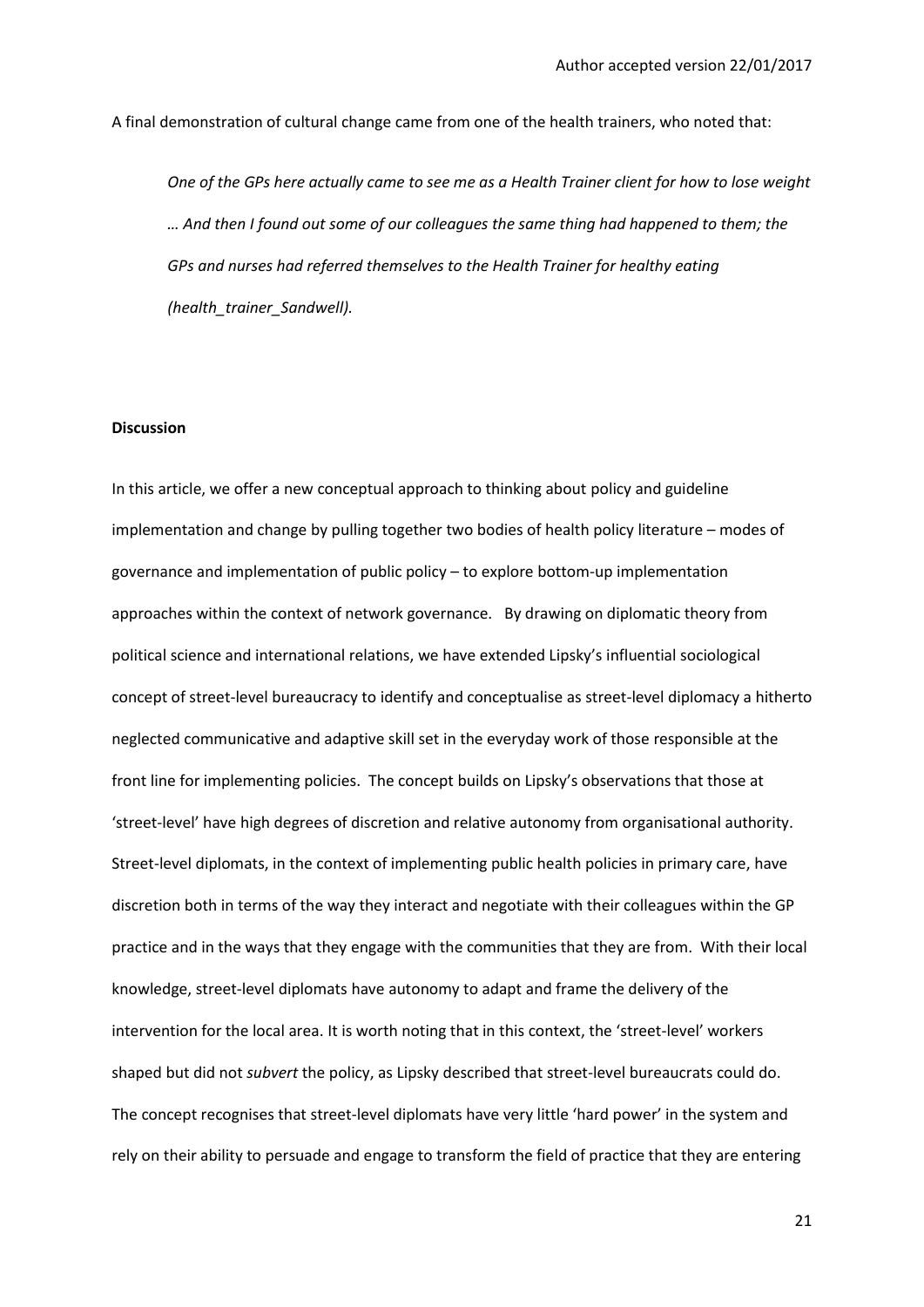(Bourdieu 1977, Fligstein and McAdam 2011). Over time, through deploying skills in street-level diplomacy, implementers became familiar faces in the local environment, adapt their practices and build communicative trust (cf. Brown 2008).

The concept of street-level diplomacy is particularly relevant to public services that are delivered at least partly though networks rather than solely through markets or bureaucracies. While research attention has been given to the individuals and contexts in which change is embedded (Becker 1970, Checkland 2004, Smith, Mackintosh et al. 2012), there has been less attention on understanding the actual everyday work of 'outsiders' to general practice trying to drive the change. However, the presence of workers at the hinterland between two organisations and professional cultures has been examined previously and the concept of 'boundary spanners' (Honig 2006) has been used, and we would argue that street-level diplomacy could be a useful concept to explore in relation to this workforce. There are also parallels with other literature exploring agents in service change and the links between these are potential directions for future research. For instance, analysis of senior NHS managers' narratives on success has built on institutional perspectives (Scott 2008) and highlighted the importance of practical tacit knowledge accumulated from years of experience, the powerful alignment of personal identity to the NHS 'brand' values and the value of rich social networks as a resource for information, support and ideas (Macfarlane, Exworthy et al. 2011). Managers repeatedly refer to adopting the 'right' management style for particular situations. This depends on deeper normative and cultural-cognitive institutional underpinnings to a far greater extent than more ephemeral regulatory structures (Scott 2008). Our findings suggest effective micro-project management depends on similar processes as the participants in this study made very similar claims about tailoring style to context.

Other emerging themes in our data were that *street-level diplomats* employed hard-won life experience in their day-to-day work, shared a belief in the value of effective CVD prevention in their communities, while also being critical of the limits of their intervention to change the structural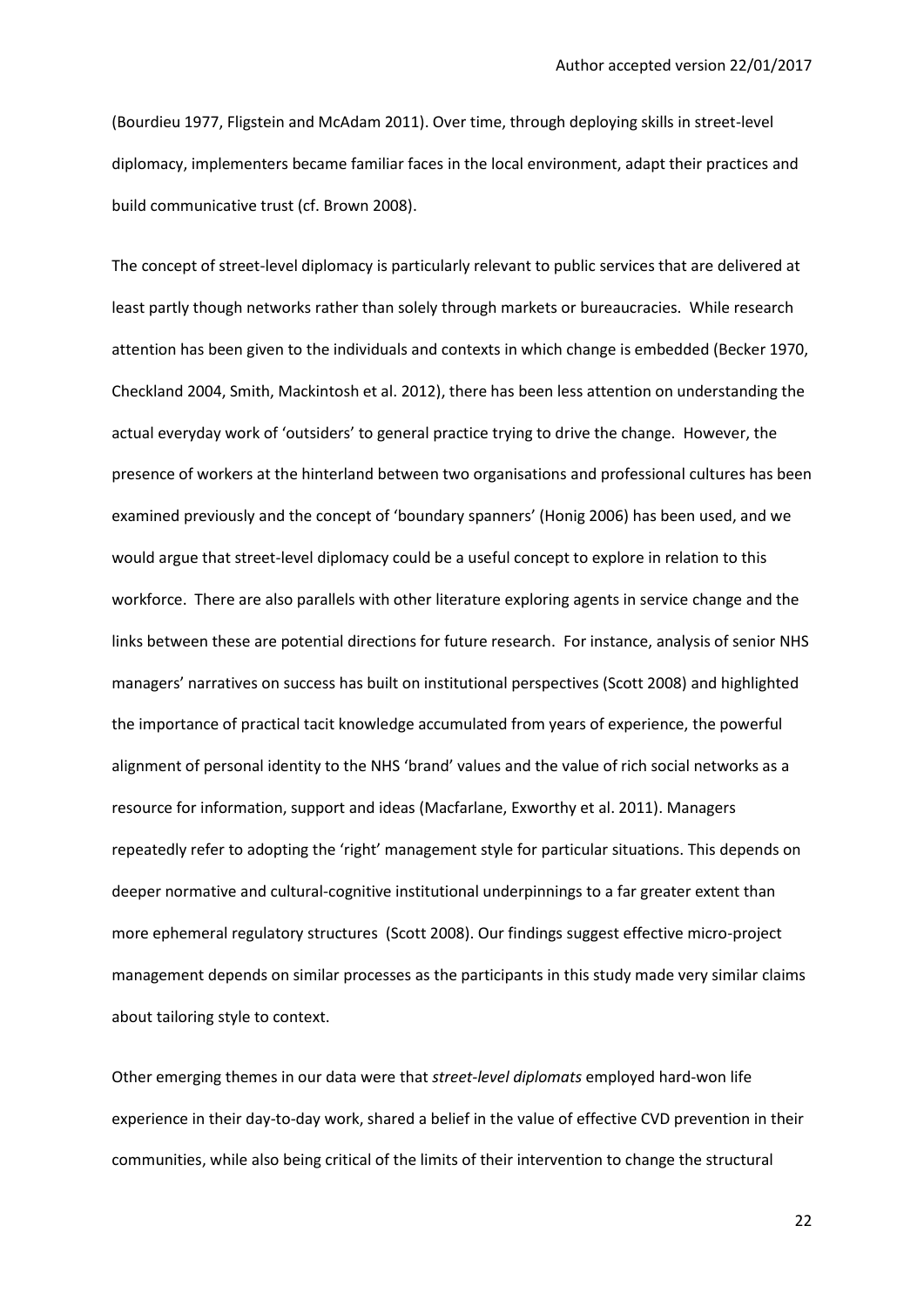constraints in their clients' lives, and engaged with supportive peer group structures for ideas, advice and information. While this intervention was structured around epidemiological risk (Gale, Thomas et al. 2016), rather than 'community' or 'place' primarily, there are potentially important theoretical links here to community health development work (Bhattacharyya 2004), community research (Israel, Schulz et al. 1998, Israel, Krieger et al. 2006) and the broader empowerment literature as it relates to health promotion (Laverack and Labonte 2000, Laverack 2006) that are beyond the scope of this paper, but are being explored in further empirical work.

There are limitations to our empirical study. Although we took care to sample people involved at different levels in the implementation of the programme, we interviewed a limited number of people, and have not included the perspectives of the primary care providers or patients in this article. We chose to focus in this article on the experiences of the implementers given our theoretical interest in their everyday work (Barley and Kunda 2001) and Rhodes' call for interpretive work on diplomacy in networks. However, this kind of street-level diplomacy is relational as it involves working between interests, and as such there is much scope in future research to explore in more depth the interactional dynamics of street-level diplomacy, through analysis of qualitative data from the voices of those working in different parts of a network and the public who experience related interventions. A second limitation is that, following Lipsky's approach, this research has focussed on universal processes and issues rather than attempting to describe, measure or analyse the organisational context in detail (accepting that it varies widely). Future research specifically systematically comparing different contexts would potentially be very insightful. However, within the scope of this paper, we have provided some contextual detail enabling readers to make judgements about the extent to which the concept may be transferable to their own context (Polit and Beck 2010). All those interviewed were involved in a specific family of case-finding programmes related to the primary prevention of physical health conditions (CVD and diabetes). It is likely that if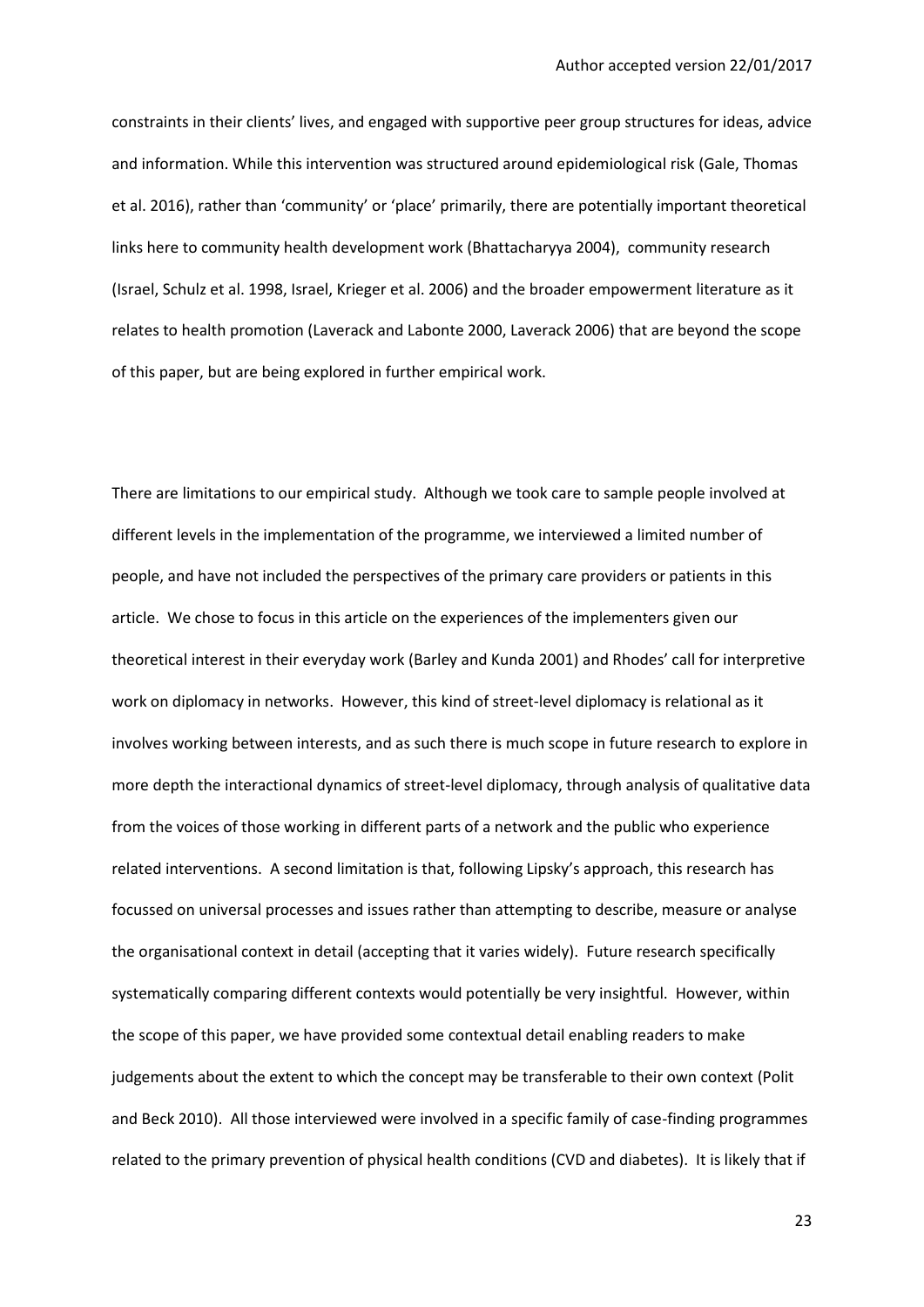similar studies were conducted in other areas at the interface of the public, primary care and public health, or other sectors of health and social care, such as mental health or the care of older people, that contextual differences would be identified. Although network governance is growing internationally (Pollitt and Bouckaert 2011), it is much less clear from this research whether the concept would be transferable to political systems that remain more bureaucratic in form, i.e. that do not operate and deliver public services within a network governance framework, but this could be verified by further research.

#### **Implications for practice and policy**

Our research formed part of a long-standing collaboration with public health and primary care in the West Midlands, particularly Sandwell, and after we fed back our findings to our health service partners (see Methods above), this concept was actively used to help think through workforce development and leadership strategy. The working practices discussed in this article are particularly relevant in the context of national reorganisation of the health system, when many public health functions (such as health trainers) were outsourced to community interest companies - CiCs (Billis 2010) who were then competing for contracts. These new hybrid organisations (part public, part third sector), employing community health workers (Cook and Wills 2012, Singh and Chokshi 2013, Visram, Carr et al. 2015, Mathers, Taylor et al. 2016) and working closely with volunteers and community champions (Macdonald, Kontopantelis et al. 2009, Rogers, Bury et al. 2009), need to articulate their value and contribution of their staff to primary care who were the new commissioners in the reorganised system. The authors continue to collaborate with regional CiCs around workforce and leadership development.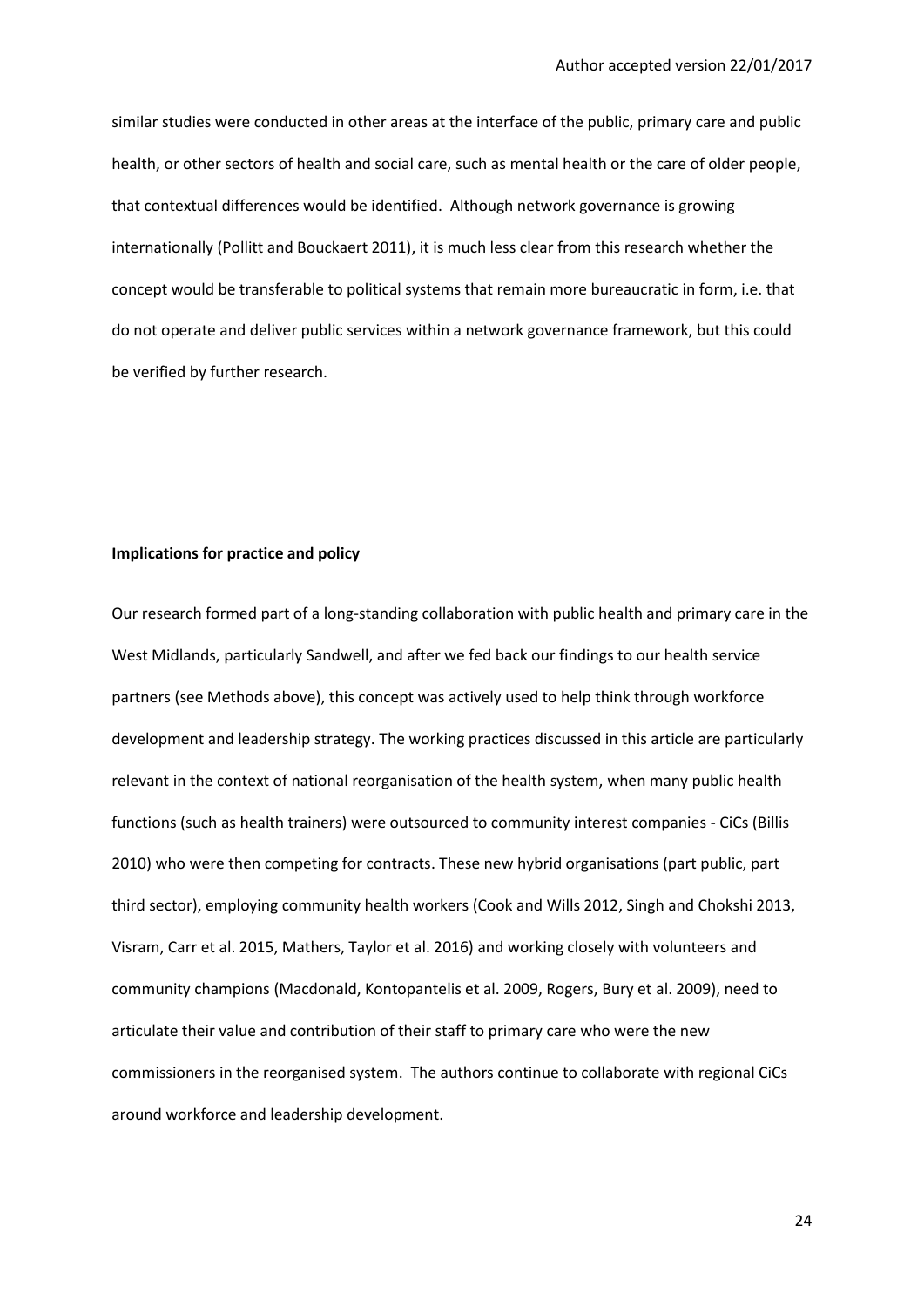The concept of street-level diplomacy also had relevance within primary care. The traditional structure of primary care assumes the primacy of patient contact, in responsive mode. GPs, as street level bureaucrats within the context of an increasingly pressurised primary care, are likely to respond to street level diplomats from external organisations who offer them tailored solutions rather than additional complex demands. Therefore, being able to engage GPs in a different way (as collaborators in a collective preventative health enterprise) is likely to be improved when attention and value is given to relational and adaptive processes.

A final significant implication of the concept, is that previous literature in the field of interpretative policy analysis has focused on the tendency of 'street level' health professionals to subvert policy (Exworthy, Berney et al. 2002), but they can in fact be drivers of policy. This is interesting in the context of recent national policy with its emphasis on greater clinical leadership – 'more power to clinicians...to deliver improving quality and outcomes' (Department of Health 2012) and longitudinal studies are needed to identify the influence of new structures (clinical commissioning groups) on GP behaviour (Checkland, Allen et al. 2013, Walshe 2013). The primary function of health professionals is to provide frontline care but acting as modifiers to policy may be seen as a latent function. These key latent functions deserve more attention. In this instance, they appear to have implemented national and local policy because, first, they believed in it (public and private goals were aligned); second, they were recruited specifically for the role and had no other competing responsibilities or agenda, ensuring high motivation and effectiveness; and third, they brought, acquired and developed the skills of *street level diplomats*.

Given the coherence of our new concept of street-level diplomats with wider observations about the changing nature of the public services and public servants (Needham and Mangan 2016) continued reorganisation of services along networked lines, the requirements for more public engagement, inter-professional working and integration of health with social care, we would argue that that the concept is very likely to be transferable to many other fields in the public sector.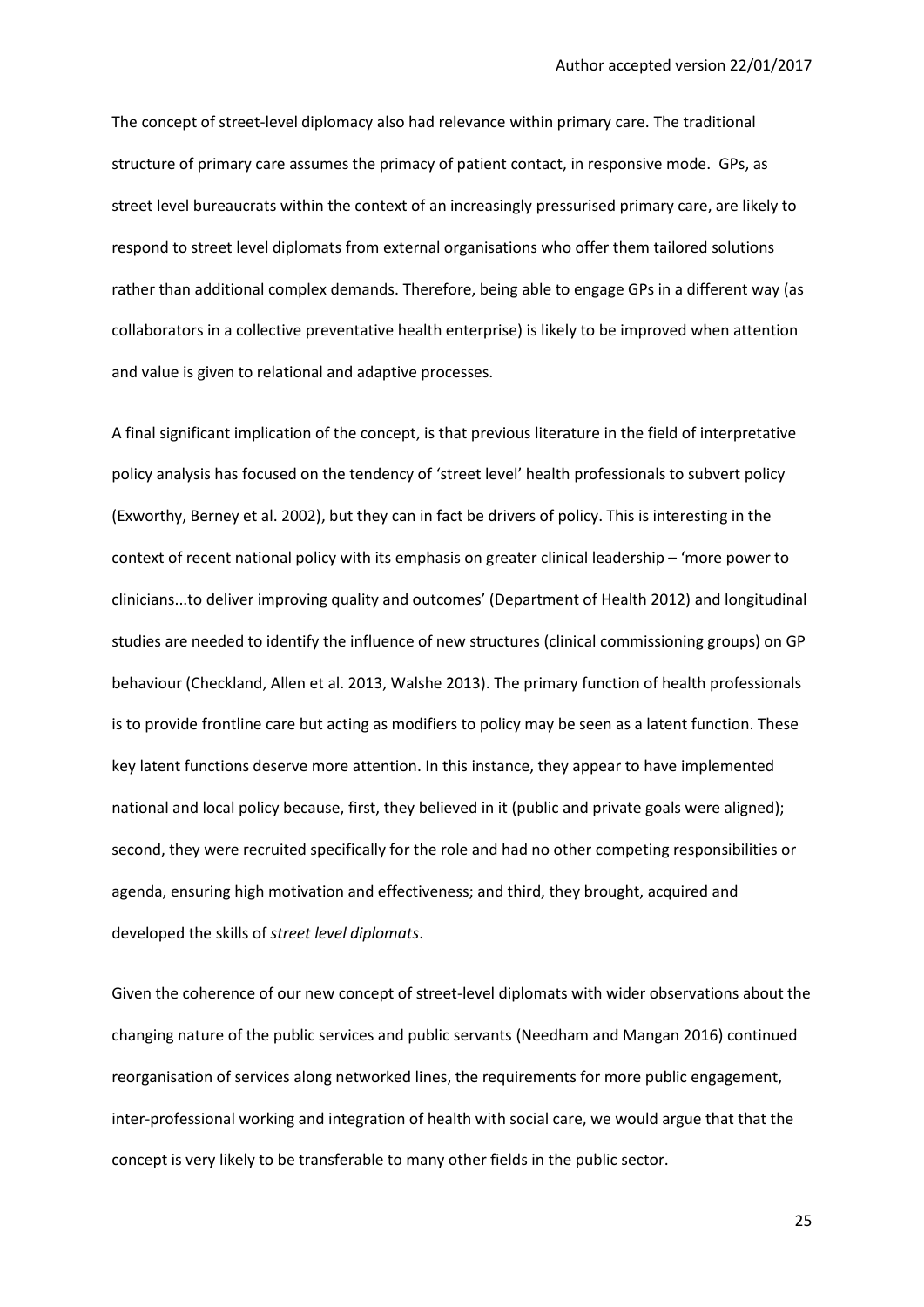#### **Concluding remarks**

In summary, we argue that our new concept of street-level diplomacy complements Lipsky's influential concept of street-level bureaucracy. The contribution of our concept is that while building on the important observation that policies are enacted at 'street-level', it highlights the work – and the sheer time – needed for the softer side of implementing policies, in particular adaption, flexibility and tailoring of the programme to the local needs and characteristics of both the community served by a service and the primary care providers that host that service. While many of these skills – listening, trust and rapport-building, cultural sensitivity – are already noted in the literature, they have not previously been brought together in this configuration, nor explicitly linked to the political context of growing network governance in public services, or the implementation of public policy. Street-level diplomacy is most relevant in a system characterised either by collaboration within networks in a system or by partnerships and shared decision-making with the public (or both), rather than bureaucracy, hierarchy and traditional (medical) authority. In short, insights from international relations can be used to extend and introduce nuance to theory on modes of network governance.

In order to determine the transferability of this concept, further micro-level study of potential street level diplomacy in other policy contexts in needed. In addition, it would be useful to undertake methodologically complementary research, using ethnographic and observational methods to delve further into everyday practices and interactions. From a policy perspective, further work could examine what makes for a virtuous cycle of policy interaction with 'street level' health workers.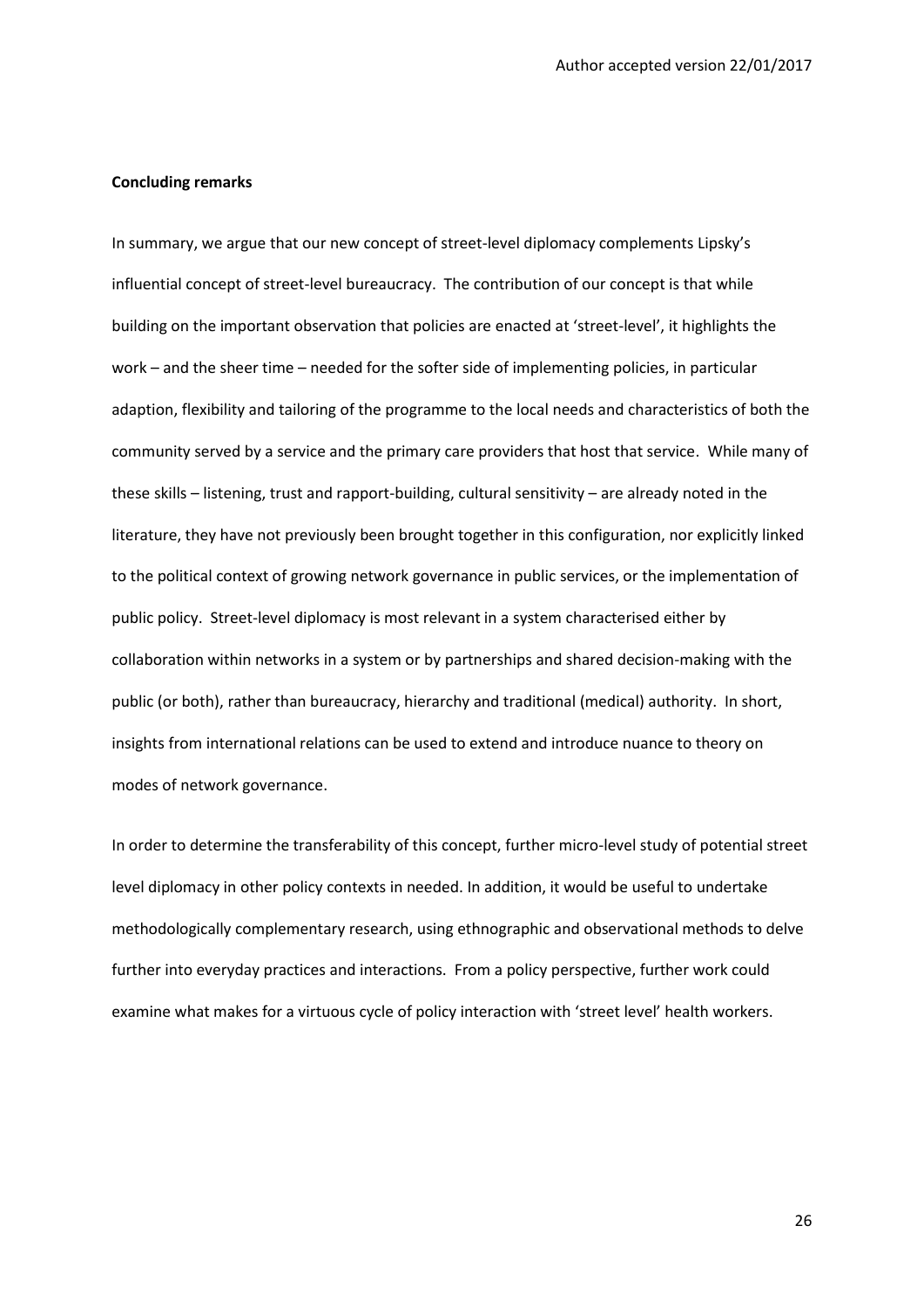# **Acknowledgements**

We are grateful to all the participants in this study. This work was funded by the National Institute for Health Research (NIHR) through the Collaborations for Leadership in Applied Health Research and Care for Birmingham and Black Country (CLAHRC-BBC) programme and TM/SG were part funded by the Collaborations for Leadership in Applied Health Research and Care for West Midlands (CLAHRC –WM). The views expressed in this publication are not necessarily those of the NIHR, the Department of Health, University of Birmingham or the CLAHRC. The funders had no role in study design, data collection and analysis, decision to publish, or preparation of the manuscript. Prof. Scott Lucas advised on diplomacy perspectives. Paul Westerby and Ann-Marie McShane advised on service perspectives. Marie Crook and Dr Manbinder Sidhu both helped with the organisation and data collection.

# **References**

Addicott, R. (2008). "Models of governance and the changing role of the board in the "modernised" UK health sector." Journal of health organization and management **22**(2): 147-163.

Alvesson, M. and H. Willmott (2002). "Identity regulation as organizational control: Producing the appropriate individual." Journal of management studies **39**(5): 619-644.

Artac, M., A. Dalton, H. Babu, S. Bates, C. Millett and A. Majeed (2013). "Primary care and population factors associated with NHS Health Check coverage: a national cross-sectional study." Journal of Public Health **35**(3): 431-439.

Bailey, K. D. (2001). "Towards unifying science: Applying concepts across disciplinary boundaries." Systems Research and Behavioral Science **18**(1): 41-62.

Banks, I. (2001). "No man's land: men, illness, and the NHS." British Medical Journal **323**(7320): 1058. Barley, S. R. and G. Kunda (2001). "Bringing work back in." Organization science **12**(1): 76-95. Becker, M. H. (1970). "Factors affecting diffusion of innovations among health professionals." American Journal of Public Health and the Nations Health **60**(2): 294-304.

Bevir, M. and R. Rhodes (2003). Decentering British governance: from bureaucracy to networks. Governance as social and political communication. H. P. Bang. Manchester, Manchester University Press**:** 61-78.

Bevir, M. and R. Rhodes (2003). Interpreting british governance. London, Routledge. Bhattacharyya, J. (2004). "Theorizing community development." Community Development **34**(2): 5- 34.

Billis, D. (2010). Hybrid organizations and the third sector: Challenges for practice, theory and policy, Palgrave Macmillan.

Black, J. (2010). A history of diplomacy. London, Reaktion.

Bodenheimer, T., E. Chen and H. D. Bennett (2009). "Confronting the growing burden of chronic disease: can the U.S. health care workforce do the job?" Health Aff (Millwood) **28**(1): 64-74. Bourdieu, P. (1977). Outline of a Theory of Practice. Cambridge, Cambridge university press.

Bradbury-Jones, C., J. Taylor and O. Herber (2014). "How theory is used and articulated in qualitative research: Development of a new typology." Social Science & Medicine **120**: 135-141.

British Cardiac Society, British Hypertension Society and Diabetes UK (2005). "JBS 2: Joint British Societies' guidelines on prevention of cardiovascular disease in clinical practice." Heart **91 Suppl 5**: v1-52.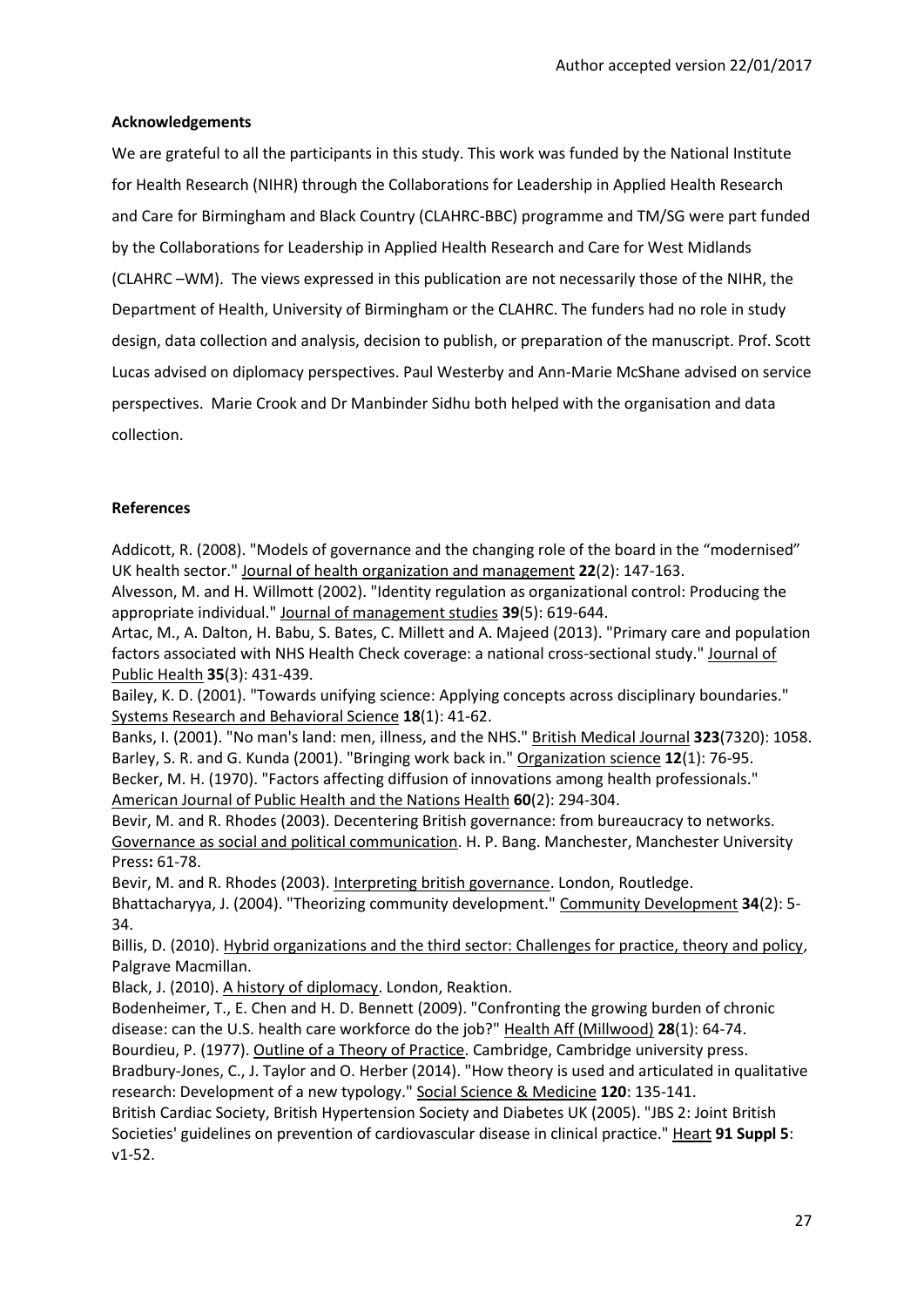Brown, P. R. (2008). "Trusting in the New NHS: instrumental versus communicative action." Sociol Health Illn **30**(3): 349-363.

Checkland, K. (2004). "National Service Frameworks and UK general practitioners: street-level bureaucrats at work?" Sociol Health Illn **26**(7): 951-975.

Checkland, K., P. Allen, A. Coleman, J. Segar, I. McDermott, S. Harrison, C. Petsoulas and S. Peckham (2013). "Accountable to whom, for what? An exploration of the early development of Clinical Commissioning Groups in the English NHS." BMJ Open **3**(12): e003769.

Checkland, P. and J. Scholes (1999). Soft systems methodology : a 30-year retrospective. Chichester, Wiley.

Cook, T. and J. Wills (2012). "Engaging with marginalized communities: the experiences of London health trainers." Perspectives in Public Health **132**(5): 221-227.

Department of Health (1998). The New NHS. Modern, Dependable: A National framework for Assessing Performance. London, The Stationery Office.

Department of Health. (2004). "The National Service Framework for Coronary Heart Disease. Winning the war on heart disease.

[http://www.dh.gov.uk/prod\\_consum\\_dh/groups/dh\\_digitalassets/@dh/@en/documents/digitalasse](http://www.dh.gov.uk/prod_consum_dh/groups/dh_digitalassets/@dh/@en/documents/digitalasset/dh_4077158.pdf) [t/dh\\_4077158.pdf](http://www.dh.gov.uk/prod_consum_dh/groups/dh_digitalassets/@dh/@en/documents/digitalasset/dh_4077158.pdf) Accessed 23rd January 2013."

Department of Health. (2012). "Health and Social Care Bill gains Royal Assent. 27 March, 2012 http://www.dh.gov.uk/health/2012/03/royalassent/."

Diamond, L. and J. W. McDonald (1996). Multi-track diplomacy : a systems approach to peace. West Hartford, Conn., Kumarian Press.

Exworthy, M., L. Berney and M. Powell (2002). "'How great expectations in Westminster may be dashed locally': the local implementation of national policy on health inequalities." Policy & Politics **30**(1): 79-96.

Exworthy, M., D. Blane and M. Marmot (2003). "Tackling Health Inequalities in the United Kingdom: The Progress and Pitfalls of Policy." Health Services Research **38**(6p2): 1905-1922.

Exworthy, M. and F. Frosini (2008). "Room for manoeuvre? Explaining local autonomy in the English National Health Service." Health Policy **86**(2-3): 204-212.

Exworthy, M., M. Powell and J. Mohan (1999). "Markets, bureaucracy and public management: the NHS: quasi-market, quasi-hierarchy and quasi-network?" Public Money and Management **19**(4): 15- 22.

Ferlie, E. and A. Pettigrew (1996). "Managing through networks: some issues and implications for the NHS." British journal of management **7**(s1): S81-S99.

Fligstein, N. and D. McAdam (2011). "Toward a general theory of strategic action fields." Sociological theory **29**(1): 1-26.

Gale, N. K., S. Greenfield, P. Gill, K. Gutridge and T. Marshall (2011). "Patient and general practitioner attitudes to taking medication to prevent cardiovascular disease after receiving detailed information on risks and benefits of treatment: a qualitative study." BMC Family Practice **12**(1): 59.

Gale, N. K., G. Heath, E. Cameron, S. Rashid and S. Redwood (2013). "Using the framework method for the analysis of qualitative data in multi-disciplinary health research." BMC medical research methodology **13**(1): 117.

Gale, N. K., G. M. Thomas, R. Thwaites, S. Greenfield and P. Brown (2016). "Towards a sociology of risk work: a systematic narrative review and synthesis." Sociology Compass.

Gillam, S. and D. Pencheon (1998). "Managing demand in general practice." Bmj **316**(7148): 1895- 1898.

Goddard, M., R. Mannion and P. C. Smith (1999). "Assessing the performance of NHS hospital trusts: the role of 'hard' and 'soft' information." Health Policy **48**(2): 119-134.

Greener, I. and R. Mannion (2009). "Patient choice in the NHS: what is the effect of choice policies on patients and relationships in health economies?" Public Money & Management **29**(2): 95-100.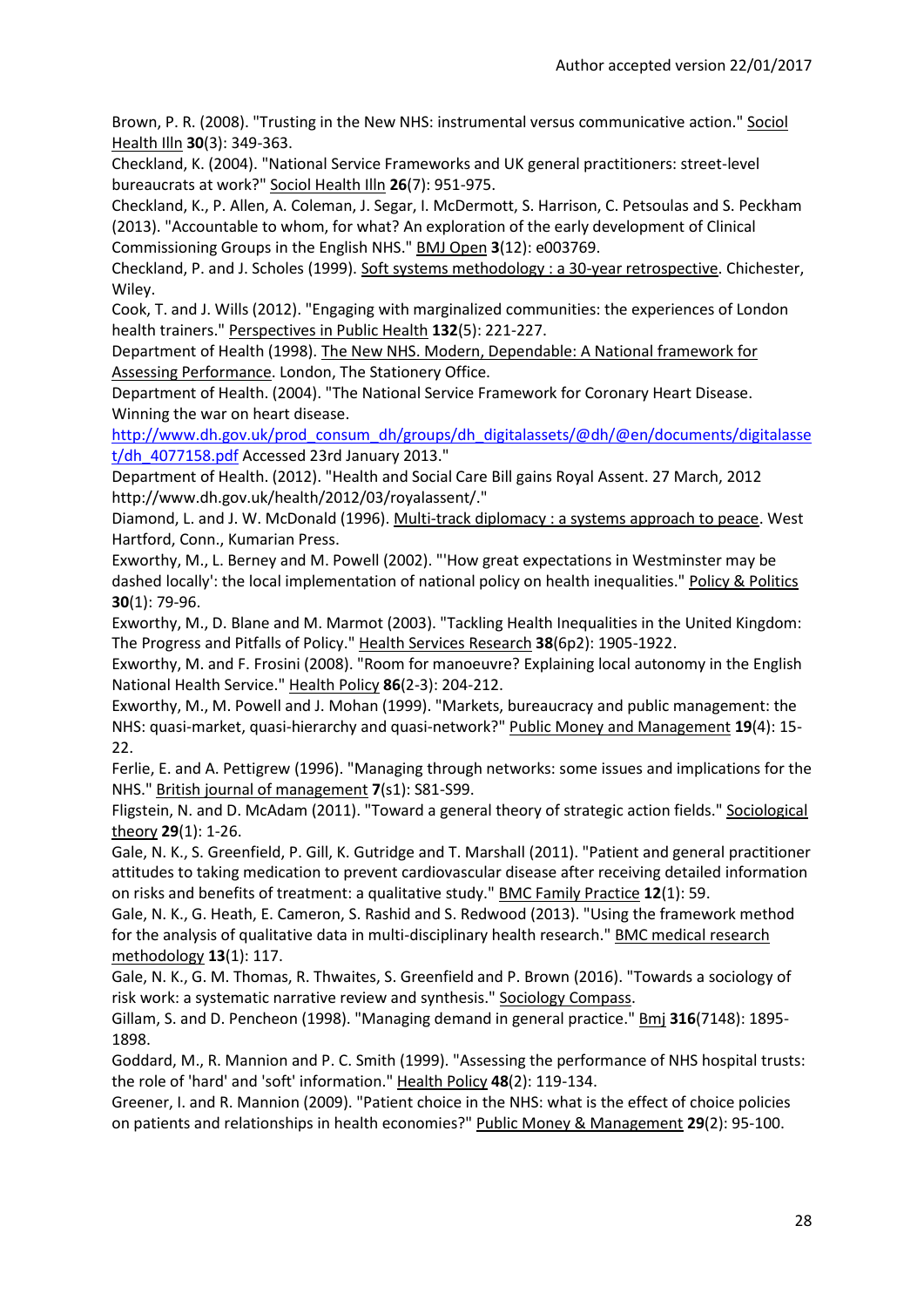Halbesleben, J. R., G. T. Savage, D. S. Wakefield and B. J. Wakefield (2010). "Rework and workarounds in nurse medication administration process: implications for work processes and patient safety." Health care management review **35**(2): 124-133.

Harrison, S. (2002). "New labour, modernisation and the medical labour process." Journal of Social Policy **31**: 465-485.

Harrison, S. and J. Lim (2003). "The frontier of control: doctors and managers in the NHS 1966

to 1997." Clinical Governance: An International Journal **8** (1): 13 - 18.

Harrison, S. and R. McDonald (2008). The politics of healthcare in Britain. Los Angeles, Calif. ; London, SAGE.

Hill, M. and P. Hupe (2014). Implementing public policy: An introduction to the study of operational governance. London, Sage.

Hippisley-Cox, J. and M. Pringle (2001). "General practice workload implications of the national service framework for coronary heart disease: cross sectional survey." Bmj **323**(7307): 269-270. Honig, M. I. (2006). "Street-level bureaucracy revisited: Frontline district central-office

administrators as boundary spanners in education policy implementation." Educational Evaluation and Policy Analysis **28**(4): 357-383.

Hupe, P., M. Hill and A. Buffat, Eds. (2015). Understanding street-level bureaucracy. Bristol, Policy Press.

Israel, B. A., J. Krieger, D. Vlahov, S. Ciske, M. Foley, P. Fortin, R. J. Guzman, R. Lichtenstein, R. McGranaghan, A. Palermo and G. Tang (2006). "Challenges and facilitating factors in sustaining community-based participatory research partnerships: lessons learned from the Detroit New York City and Seattle Urban Research Centres." Bull New York Acad Med **83**.

Israel, B. A., A. J. Schulz, E. A. Parker and A. B. Becker (1998). "REVIEW OF COMMUNITY-BASED RESEARCH: Assessing Partnership Approaches to Improve Public Health." Annual Review of Public Health **19**(1): 173-202.

John, P. (2013). Analyzing public policy, Routledge.

Kellert, S. H. (2008). Borrowed knowledge : chaos theory and the challenge of learning across disciplines. Chicago, Ill. ; London, University of Chicago Press.

King, N. (2004). Using templates in thematic analysis of text. Essential guide to qualitative methods in organizational research. C. Cassell and G. Symon. London, SAGE.

Kingdon, J. W. (1984). Agendas, Alternatives, and Public Policies. Boston, Little Brown.

Klein, J. (2010). Taxonomy of interdisciplinarity pp15-30. The Oxford handbook of interdisciplinarity

R. Frodeman. Oxford, Oxford University Press.

Koelsch, L. E. (2013). "Reconceptualizing the member check interview." International Journal of Qualitative Methods **12**(1): 168-179.

Kuhlmann, E. and J. Allsop (2008). "Professional self-regulation in a changing architecture of governance: comparing health policy in the UK and Germany." Policy & Politics **36**(2): 173-189. Lattuca, L. R. (2001). Creating interdisciplinarity : interdisciplinary research and teaching among college and university faculty. Nashville, Vanderbilt University Press.

Laverack, G. (2006). "Improving health outcomes through community empowerment: a review of the literature." Journal of Health, Population and Nutrition: 113-120.

Laverack, G. and R. Labonte (2000). "A planning framework for community empowerment goals within health promotion." Health policy and planning **15**(3): 255-262.

Lewis, D. J. and P. A. Longley (2012). "Patterns of Patient Registration with Primary Health Care in the UK National Health Service." Annals of the Association of American Geographers **102**(5): 1135- 1145.

Lewis, R. and S. Gillam (2002). "A fresh new contract for general practitioners." Bmj **324**(7345): 1048- 1049.

Lipsky, M. (1980). Street level bureaucracy : Dilemmas of the individual in public services. NY, Russell Sage Foundation.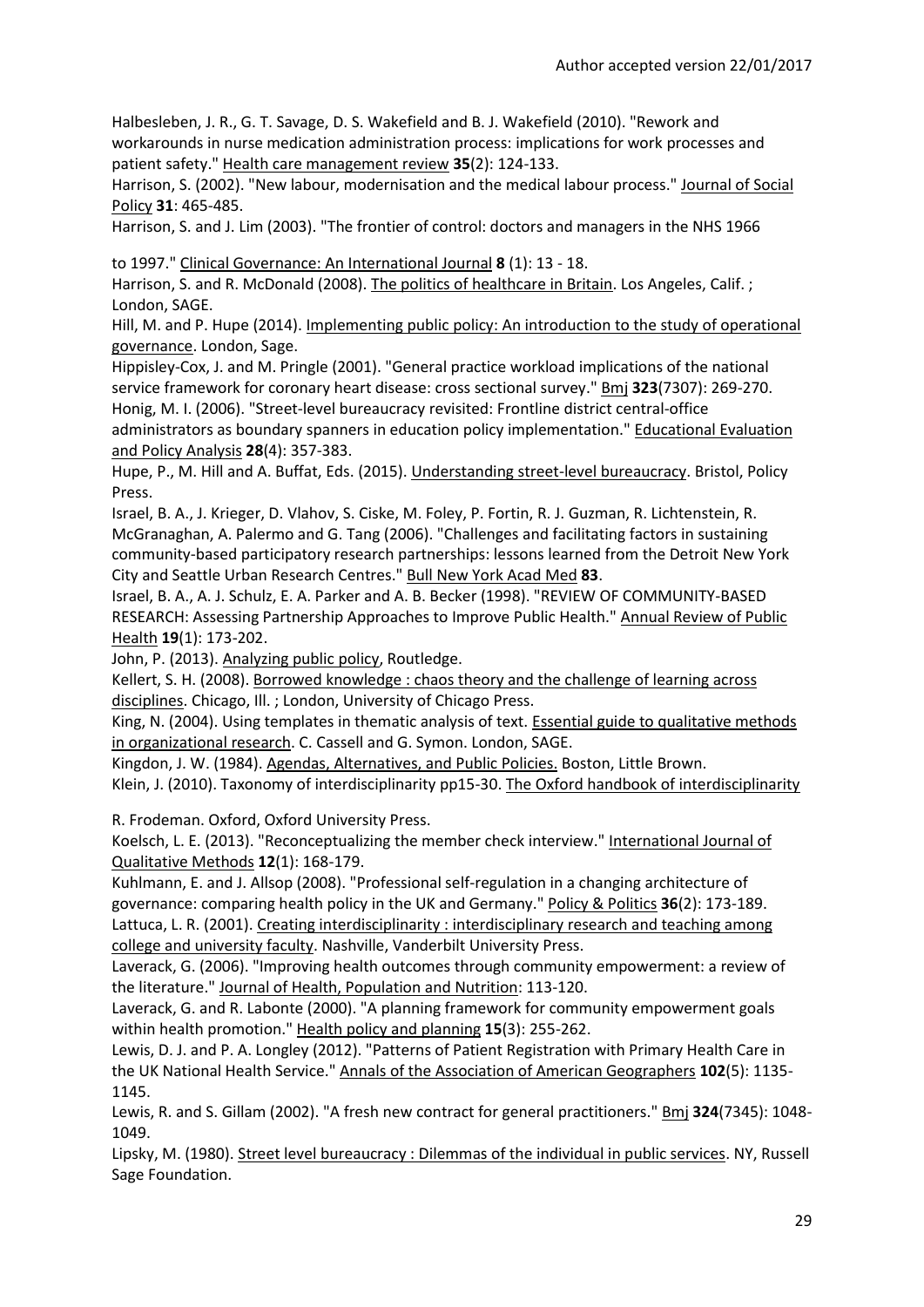Lukes, S. (1974). Power: a radical view, London.

Macdonald, W., E. Kontopantelis, P. Bower, A. Kennedy, A. Rogers and D. Reeves (2009). "What makes a successful volunteer Expert Patients Programme tutor? Factors predicting satisfaction, productivity and intention to continue tutoring of a new public health workforce in the United Kingdom." Patient education and counseling **75**(1): 128-134.

Macfarlane, F., M. Exworthy, M. Wilmott and T. Greenhalgh (2011). "Plus ca change, plus c'est la meme chose: senior NHS managers' narratives of restructuring." Sociol Health Illn **33**(6): 914-929. Mathers, J., R. Taylor and J. Parry (2016). "Measuring the impact of Health Trainers Services on health and health inequalities: does the service's data collection and reporting system provide reliable information?" Journal of Public Health.

Matland, R. E. (1995). "Synthesizing the implementation literature: The ambiguity-conflict model of policy implementation." Journal of public administration research and theory **5**(2): 145-174. McConnell, A. (2010). "Policy success, policy failure and grey areas in-between." Journal of Public Policy **30**(03): 345-362.

McDonald, R. (2002). "Street-level bureaucrats? Heart disease, health economics and policy in a primary care group." Health & Social Care in the Community **10**(3): 129-135.

McKillop, A., J. Crisp and K. Walsh (2012). "Practice guidelines need to address the 'how' and the 'what' of implementation." Prim Health Care Res Dev **13**(1): 48-59.

Moffatt, F., P. Martin and S. Timmons (2014). "Constructing notions of healthcare productivity: the call for a new professionalism?" Sociology of health & illness **36**(5): 686-702.

Mountford, J. and K. G. Shojania (2012). "Refocusing quality measurement to best support quality improvement: local ownership of quality measurement by clinicians." BMJ Qual Saf **21**(6): 519-523. National Institute for Health and Clinical Excellence (2011). Hypertension: Clinical management of primary hypertension in adults www.nice.org.uk/guidance/CG127.

Needham, C. and C. Mangan (2016). "The 21st-century public servant: working at three boundaries of public and private." Public Money & Management **36**(4): 265-272.

Notter, J. and L. Diamond (1996). Building Peace and Transforming Conflict: Multi-Track Diplomacy in Practice. Arlington, VA, The Institute for Multi-Track Diplomacy 1-22.

Oborn, E., M. Barrett and M. Exworthy (2011). "Policy entrepreneurship in the development of public sector strategy: The case of London health reform." Public Administration **89**(2): 325-344. Oswick, C., P. Fleming and G. Hanlon (2011). "From Borrowing to Blending: Rethinking the Processes of Organizational Theory Building." Academy of Management Review **36**(2): 318-337.

Peckham, S., J. Falconer, S. Gillam, A. Hann, S. Kendall, K. Nanchahal, B. Ritchie, R. Rogers and A. Wallace (2015). "The organisation and delivery of health improvement in general practice and primary care: a scoping study." Health Services and Delivery Research **3**(29).

Pickard, S., R. Sheaff and B. Dowling (2006). "Exit, voice, governance and user-responsiveness: the case of English primary care trusts." Social Science & Medicine **63**(2): 373-383.

Polit, D. F. and C. T. Beck (2010). "Generalization in quantitative and qualitative research: Myths and strategies." International journal of nursing studies **47**(11): 1451-1458.

Pollitt, C. and G. Bouckaert (2011). Public Management Reform: A comparative analysis-new public management, governance, and the Neo-Weberian state, Oxford University Press.

Rhodes, R. A. (1998). "Different roads to unfamiliar places: UK experience in comparative perspective." Australian Journal of Public Administration **57**(4): 19-31.

Rhodes, R. A. W. (2007). "Understanding Governance: Ten Years On." Organization Studies **28**(8): 1243-1294.

Ritchie, J. and J. Lewis (2003). Qualitative research practice : a guide for social science students and researchers. London, Sage Publications.

Robbins, D. L. and B. L. Galperin (2010). "Constructive deviance: striving toward organizational change in healthcare." Journal of Management and Marketing Research **5**: 1.

Roberts, N. C. and P. J. King (1991). "Policy entrepreneurs: Their activity structure and function in the policy process." Journal of Public Administration Research and Theory **1**(2): 147-175.